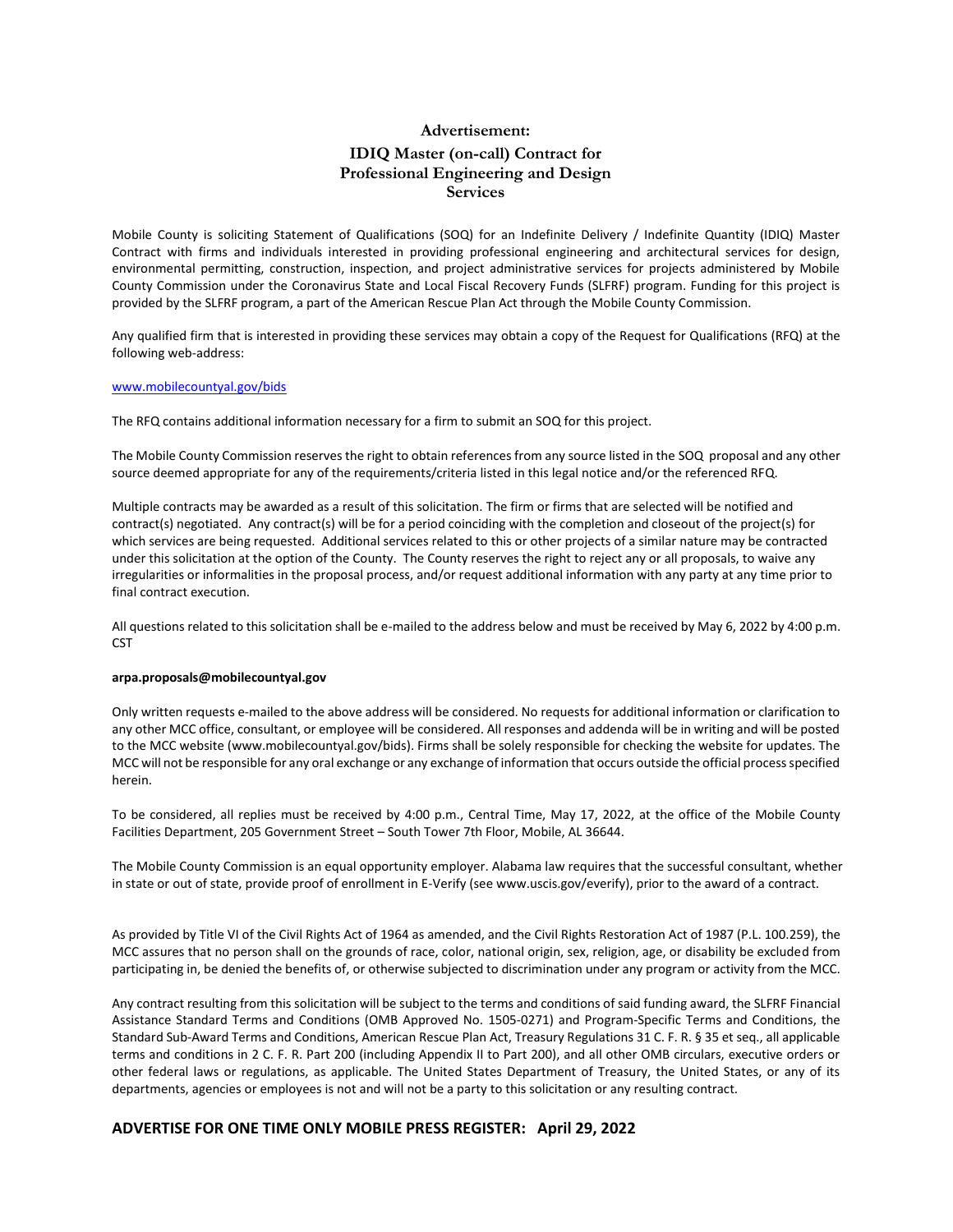

# **REQUEST FOR QUALIFICATIONS**

**IDIQ Master (on-call) Contract for Professional Engineering, Architectural, and/or Design Services**

> Mobile County, Alabama April 2022

Mobile County is soliciting Statement of Qualifications (SOQ) for an Indefinite Delivery / Indefinite Quantity (IDIQ) Master Contract with firms and individuals interested in providing professional engineering and architectural services for design, environmental permitting, construction, inspection, and project administrative services for projects administered by Mobile County Commission under the Coronavirus State and Local Fiscal Recovery Funds (SLFRF) program. Funding for this project is provided by the SLFRF program, a part of the American Rescue Plan Act through the Mobile County Commission.

Any contract resulting from this solicitation will be subject to the terms and conditions of said funding award, the SLFRF Financial Assistance Standard Terms and Conditions (OMB Approved No. 1505-0271) and Program-Specific Terms and Conditions, the Standard Sub- Award Terms and Conditions, American Rescue Plan Act, Treasury Regulations 31 C. F. R. § 35 et seq., all applicable terms and conditions in 2 C. F. R. Part 200 (including Appendix II to Part 200), and all other OMB circulars, executive orders or other federal laws or regulations, as applicable. The United States Department of Treasury, the United States, or any of its departments, agencies or employees is not and will not be a party to this solicitation or any resulting contract. Notwithstanding, any contract that is awarded as a result of this RFQ may require adherence to the standard Federal Contracting provisions attached as Exhibit A.

# **Scope of Work**

Mobile County is seeking to enter an engineering, architectural, and/or design services contract(s) to assist the county in project related services and implementation of a project(s) awarded with SLFRF funds. The county will use this funding to support the implementation of various eligible improvements throughout the county. Multiple contracts may be awarded as a result of this solicitation.

The contract will encompass all applicable preparation and project related services to Mobile County under its SLFRF program. Refer to Exhibit B for a sample detailed Scope of Work.

#### **Request for Qualifications, Inquiries, Contact Information, and Timeline**

Potential Respondents interested in this RFQ should email [arpa.proposals@mobilecountyal.gov](mailto:arpa.proposals@mobilecountyal.gov) and request placement on the Statement for Qualifications mailing list to ensure receipt of any amendments or other relevant information.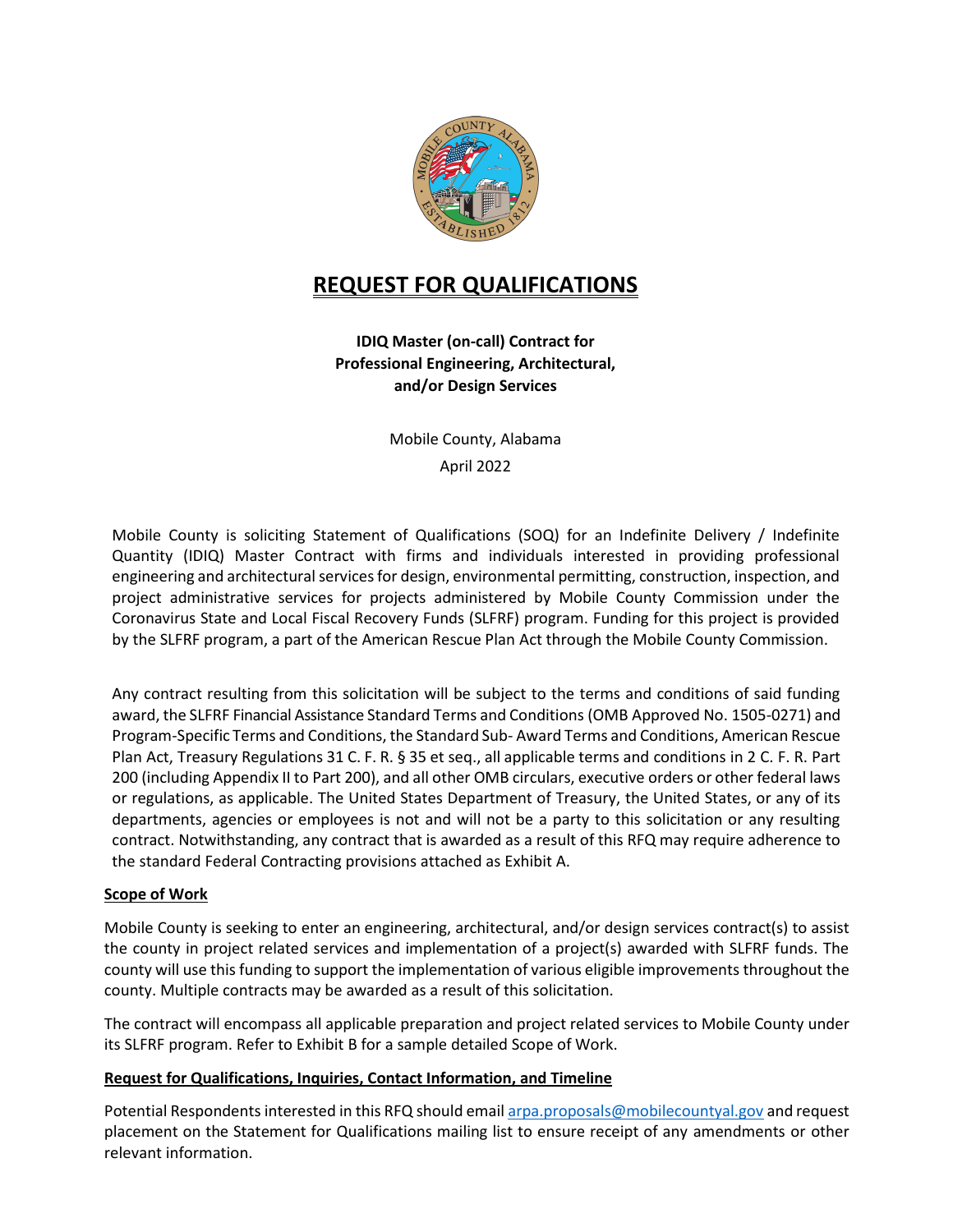| <b>Proposed Timeline:</b>              |            |
|----------------------------------------|------------|
| Solicitation Issuance/Advertising Date | 04/29/2022 |
| <b>Statement Receipt Closing Date</b>  | 05/17/2022 |
| Consultant Selection**                 | 05/31/2022 |

\*\* Mobile County reserves the right to conduct interviews and/or presentation prior to selection. This may result in a longer selection date.

#### **Statement Contents**

The Statement of Qualifications (Statement) should be not more than twenty (20) 8.5" X 11" single-sided pages, Times New Roman 11-point font (inclusive of the cover letter, approach and methodology, experience and background, and project team/level of participation), and should be divided by section, with Table of Contents (cover and tabbed divider pages and table of contents do not count against the 20-page limit). All Statements shall be received by mail or hand-delivered to the Mobile County Facilities Department, 205 Government Street – South Tower 7th Floor, Mobile, AL 36644. The submittal package should include three (3) original hardcopy and an electronic copy in PDF on jump drive. Any Statementsreceived after 05/17/2022 at 4:00 p.m. CST will not be considered.

Statements submitted in response to this RFQ shall include a complete response to the requirements and should be in the order presented below. Statements should provide a straight-forward delineation of the Respondent's capability to satisfy the intent and requirements of this RFQ and should not contain redundancies or conflicting statements. An officer authorized to make a binding commitment for the Respondent making the Statement shall sign the Cover Letter. Contents of the submitted Statements must include the following to be deemed responsive for evaluation:

#### **Cover Letter**

The Statement must include a cover letter that acknowledges receipt of all issued amendments to the RFQ, if any. The letter should be addressed to: Tyler Martin, Director of Facilities and Maintenance, 205 Government Street – South Tower 7th Floor, Mobile, AL 36644. The letter should include the following:

- The letter should indicate a primary contact forthe Respondent and that person's name, title, address, phone number, and email address.
- The letter should introduce the Respondent's project team. The Project Team is defined as the lead plus members who are critical for consideration by the evaluation team and should include relevant professional certifications for each.
- The letter should include a general statement distinguishing why the Respondent is the most suitable choice for this planning effort.
- The letter should indicate that the Project Team is committed to completing any assigned project in a timely manner and will dedicate resources accordingly.
- The letter shall state whether the firm is in arrears in the payment of any obligation due and owing to the Mobile County, including tax payments, and that it shall not become so during the term of the agreement if selected; a statement that the proposing Respondent will negotiate in good faith with the County, and a statement that the firm grants to the County a non-exclusive right to use, or cause others to use, the contents of its Statement, or any part thereof, for any purpose.
- The letter shall include a list of any active contracts the Respondent currently has in place with Mobile County
- The letter should include the firm's DUNS number and UEI (Unique Entity Identifier).

#### **Approach and Methodology**

Respondents are requested to demonstrate their understanding and ability to execute design and administration of a federally funded project by describing their design approach, philosophy, and methodology in alignment with the scope of potential services for a typical project as outlined in Exhibit B.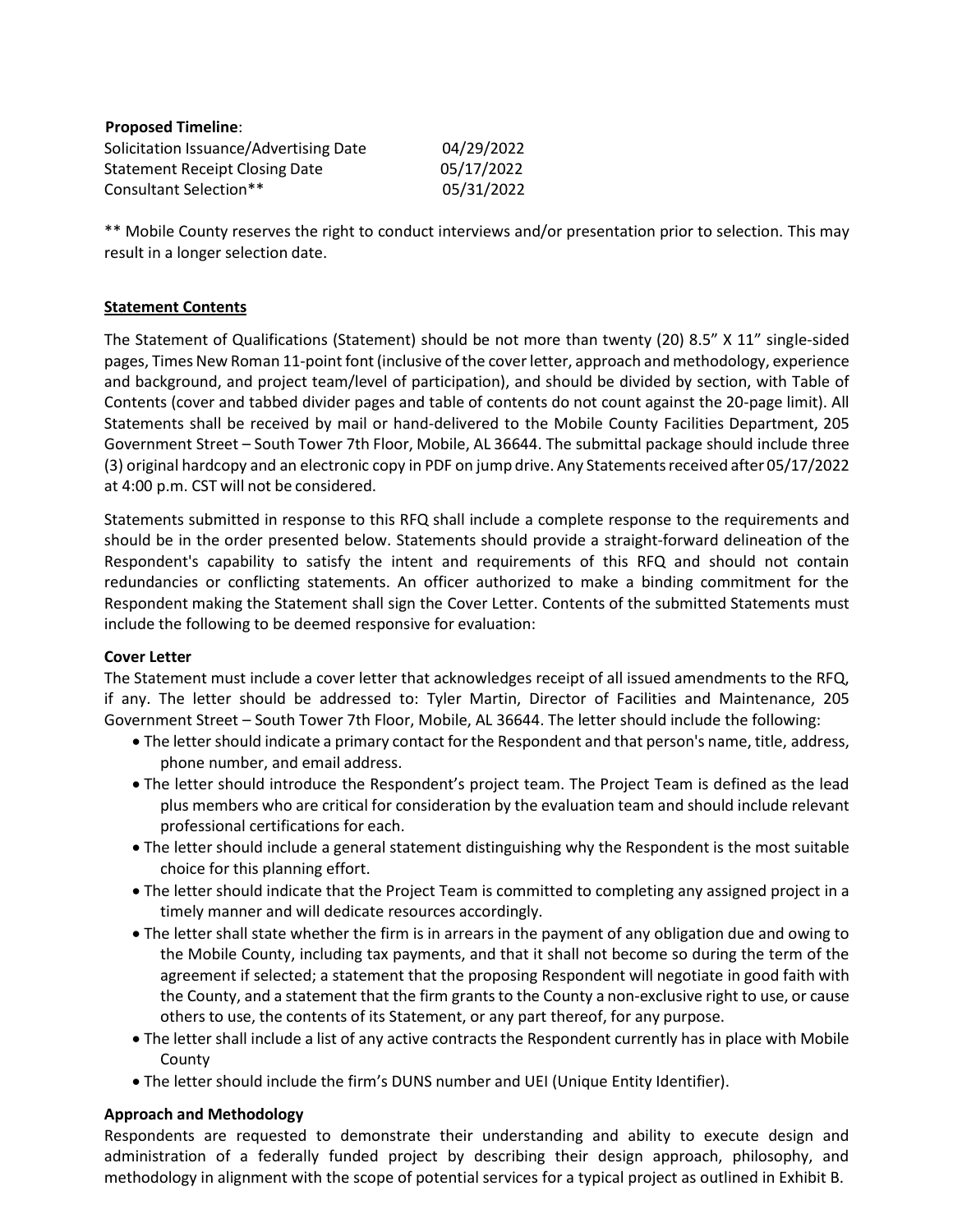#### **Experience and Background**

Respondents are requested to document success with similar work performed and experiences administering federal grant funded construction projects. Provide evidence of capacity to succeed with projects of similar scope and discuss how past projects achieved the following:

- Provide evidence of successful past designs for projects of similar scope and nature.
- Provide documentation of methods that were used in the design of previous similar projects that achieved the goals of the project within a given budget. Discuss if original cost projections and engineer's opinions of cost provided during the feasibility and design phases provided realistic guidance for the construction phase.
- Provide evidence that similar scope design projects were completed in a timely manner with a discussion of the projects' success.
- For each project discussed, provide a list of key staff directly involved in the design process and quantify their contribution to the final design product.
- Provide a minimum of two references that can verify the success ofsimilar projects completed by your firm. Include contact name, phone, address, email, and name of project. Reference contact should be the person who worked most directly with your firm.
- Provide examples of any previous projects that were funded through a federal grant or award. Be specific in identifying the funding source or grant program. Identify your firm's role on the project (i.e. Prime, Subconsultant, etc)

#### **Project Team/Level of Participation**

List the names of key personnel who will be working on the project and include the following information:

- Overall qualifications of the personnel who will be working on the project: Does the team have the combination of individuals that can successfully meet the objectives?
- Education, certifications, professional license numbers, training, and experience on related projects for individual team members where applicable.
- Organizational chart documenting percentage of time of most qualified team members to be devoted to project, and document available depth of team.
- Address individual team members' roles and responsibilities commensurate with the individual's experience, training, and education.
- Indicate team members who have worked together before on successful projects relevant to this request.
- Provide a written statement attesting that your firm maintains an errors and omissions liability insurance.
- A copy of the Certificate of Authorization as required by the Alabama Board of Engineers and Land Surveyors shall be submitted for each applicable firm on the team.

#### **Part II of Standard Form (SF) 330, Architect-Engineer Qualifications**

Respondents should provide Part II of SF 330, Architect-Engineer Qualifications (Exhibit C). Thisform should be completed for any subconsultant(s) in the same manner.

#### **Conflict of Interest Questionnaire**

Respondents should provide the completed Conflict of Interest Questionnaire (Exhibit D).

#### **Certification Regarding Lobbying**

Respondents should provide the completed Certification regarding Lobbying form (Exhibit E and F).

#### **Consultant Selection and Evaluation Criteria**

#### **Project Selection Criteria**

All Statements accepted by the County will be reviewed to determine whether they are responsive to the requisites of this RFQ. Statements that are determined by the County to be non-responsive will not be further considered. The County will evaluate Statements based on the project selection criteriabelow: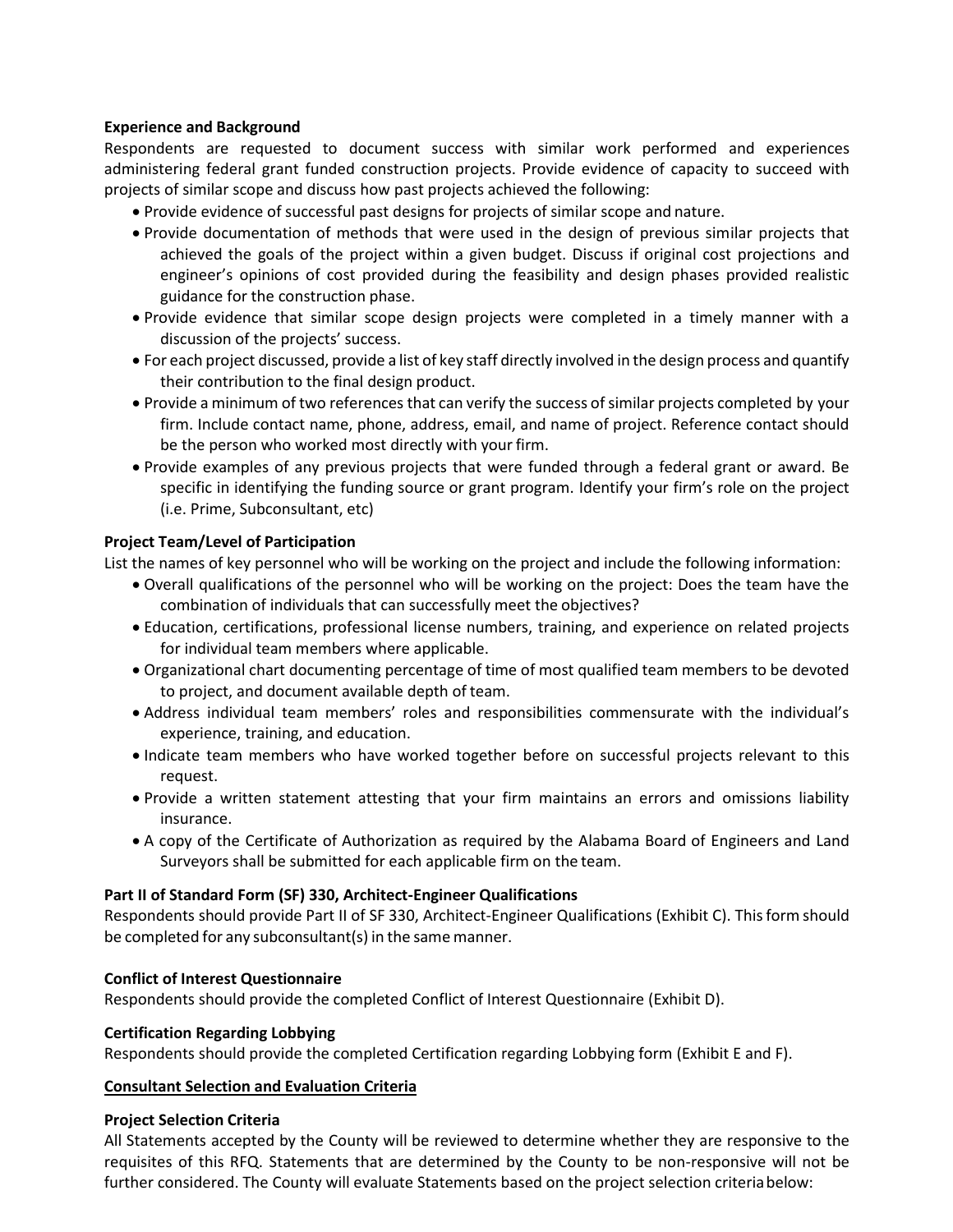- Prior experience with state or federally funded programs **(20 points)**
- Professional Qualifications, including design, construction monitoring, and environmental permitting – **(30 points)**
- Experience with design, inspection, and administration of similar projects related to the services identified in Exhibit B of this RFQ – **(30 points)**
- Capacity to perform design within a reasonable timeframe **(20 points)**

#### **Basis for Contract Award**

A notice of selection under this IDIQ RFQ will be sent to the respondent(s) whose Statements are determined to be the most advantageous to the potential project(s) and the County, taking into consideration the factors or criteria which are set forth in this RFQ. Award of a contract, if any, will be subject to project assignment and timely completion of contract negotiations between the County and the selected Respondent(s).

The County reserves the right to reject all Statements, negotiate further with any entity submitting Statements, seek additional Statements, or waive any irregularities or informalities in the RFQ process. Selected firm(s) will be notified, and contract negotiations will begin if selected for a project. The contract(s) will be for a period coinciding with the completion and closeout of the project for which services are being requested. The contract will include provisions required by 2 CFR 200, Appendix II.

**E-Verify.** Prior to the award of a competitively procured contract to a consultant having one or more employees in the State of Alabama, Alabama law requires proof be provided to the County of enrollment in E-Verify (see [www.uscis.gov/everify\).](http://www.uscis.gov/everify)) All applicants must furnish an affidavit attesting they are enrolled in E-Verify and to execute a certificate of compliance with the Beason-Hammon Alabama Taxpayer and Citizen (Act 2011-535) as amended by Act 2012-491.

**Debarment and Suspension Status.** Offerors must be registered in [www.SAMS.gov f](http://www.sams.gov/)or the purposes of confirming suspension status. Mobile County will verify that the contractor or its principals, does not appear on the federal government's Excluded Parties List prior to executing an agreement or contract with that entity. All lower tier transactions must include a term or condition that the award is subject to 31 CFR Part 19.

**Disclosure of Proposal Contents.** All materials submitted to this RFP shall become the property of Mobile County and may be returned only at the County's option. All information submitted in response to this RFQ shall be subject to disclosure under applicable laws.

**Non-Discrimination.** The Mobile County Commission does not discriminate on the basis of race, color, religion, age, gender, pregnancy, national origin, genetic information, veteran status, or disability in its hiring or employment practices nor in admission to, access to, or operations of its programs, services, or activities.

**Minority/Women Businesses.** Minority and/or Women Businesses are encouraged to respond to this request. Mobile County Commission takes all necessary affirmative steps, as set forth in 2 C.F.R. 200.321(b) to assure that minority businesses, women's business enterprises, and labor surplus area firm are used when possible. **When subcontracting, the successful firm will be required to document compliance with 2 CFR 200.321.** This CFR states that firms "must take all necessary affirmative steps to assure that minority businesses, women's business enterprises, and labor surplus area firms are used when possible. Affirmative steps must include: (1) Placing qualified small and minority businesses and women's business enterprises on solicitation lists; (2) Assuring that small and minority businesses, and women's business enterprises are solicited whenever they are potential sources; (3) Dividing total requirements, when economically feasible, into smaller tasks or quantities to permit maximum participation by small and minority businesses, and women's business enterprises; (4) Establishing delivery schedules, where the requirement permits, which encourage participation by small and minority businesses, and women's business enterprises; and, (5) Using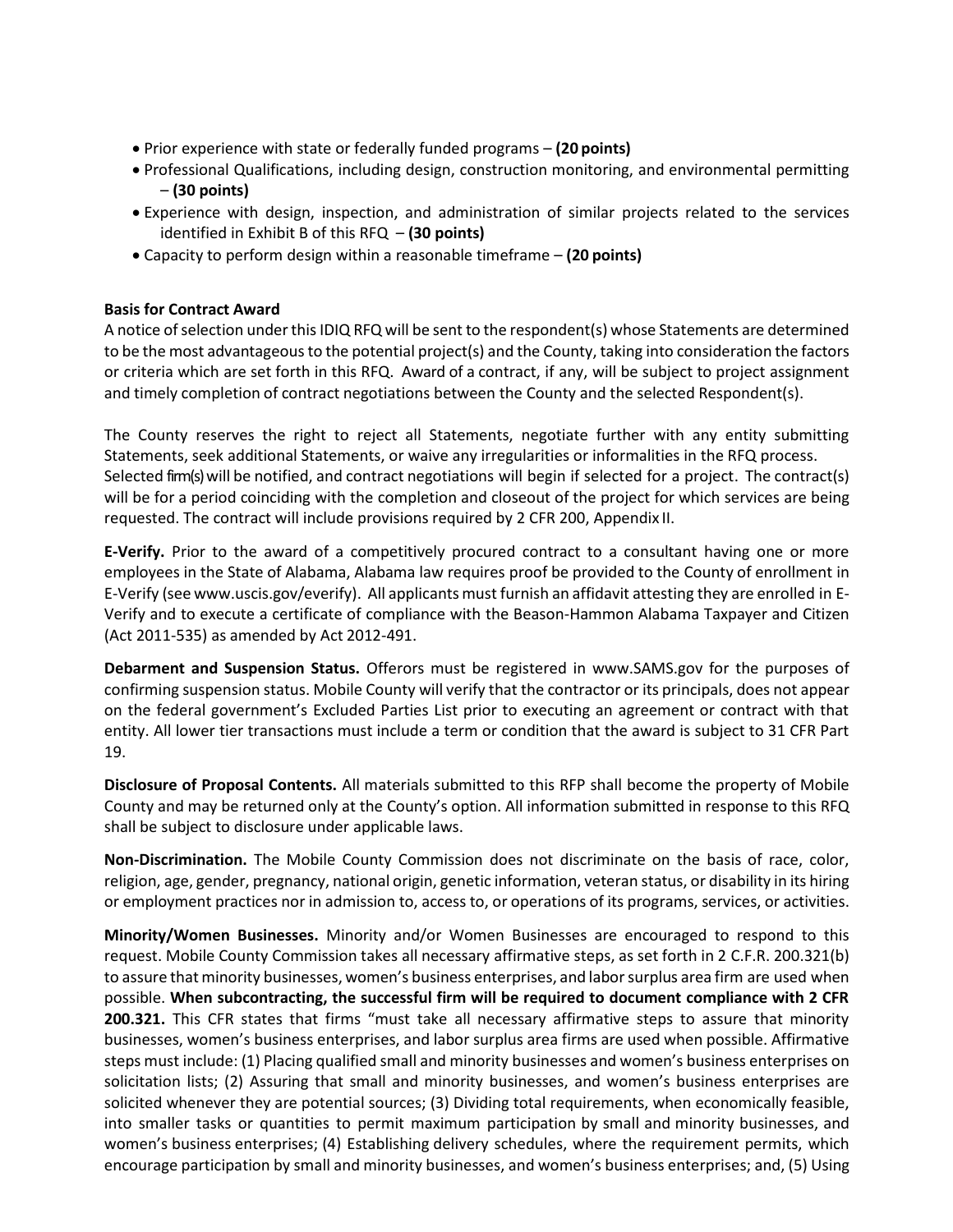the services and assistance, as appropriate, of such organizations as the Small Business Administration and the Minority Business Development Agency of the Department of Commerce."

**Equal Employment Opportunity.** Mobile County Commission is an equal opportunity employer.

**Open Trade.** By submitting a Statement, the Respondent represents that he/she and the business entity he/she represents is not currently engaged in the boycott of a person or entity based in or doing business with a jurisdiction with whom the State of Alabama can enjoy open trade, as defined in Act 2016-312.

**Non-Commitment of Funds.** Any contract related to this proposed procurement is subject to the availability of funds and/or the needs of the Mobile County Commission and therefore the COUNTY, at its discretion, may or may not issue a final contract as a result of this RFQ. Further, even in the event an initial selection is made by the County, no selection isfinal until full execution of a written agreement detailing an agreed upon scope of work. If the County deems, at is sole discretion, that a satisfactory agreement cannot be reached in accordance with an initial selection, the County reserves the right to proceed with efforts to make another selection based upon Statements submitted pursuant to this RFQ.

**Open Records Act.** All responses received will be subject to the Alabama Open Records Act, Ala. Code § 36- 12-40, (1975), as amended, and may be subject to public disclosure upon request.

**Drug Free Workplace.** Respondent shall comply with all provisions of the Drug-Free Workplace Act of 1988, as amended by Public Law 105-85, Div. A, Title VIII, Sec. 809, as codified at 41 USC 8102.

**Property Rights and Standards.** The provisions of Section 200.310-200.316, OMB Uniform Guidance (2 CFR 200) apply to Federal property rights and the acquisition of real property, equipment, supplies and intangible property to the extent authorized by any subsequent contract resulting from this Statement request.

**Other Compliance.** By submitting a Statement, the Respondent represents that he/she and the business entity he/she represents will comply with all applicable federal, state, and local laws, regulations, and policies including, but not limited to all requirements set forth below and more fully described within the Federal Award and the attached SLFRF Final Rule below and at https://www.govinfo.gov/content/pkg/FR-2022-01-27/pdf/2022-00292.pdf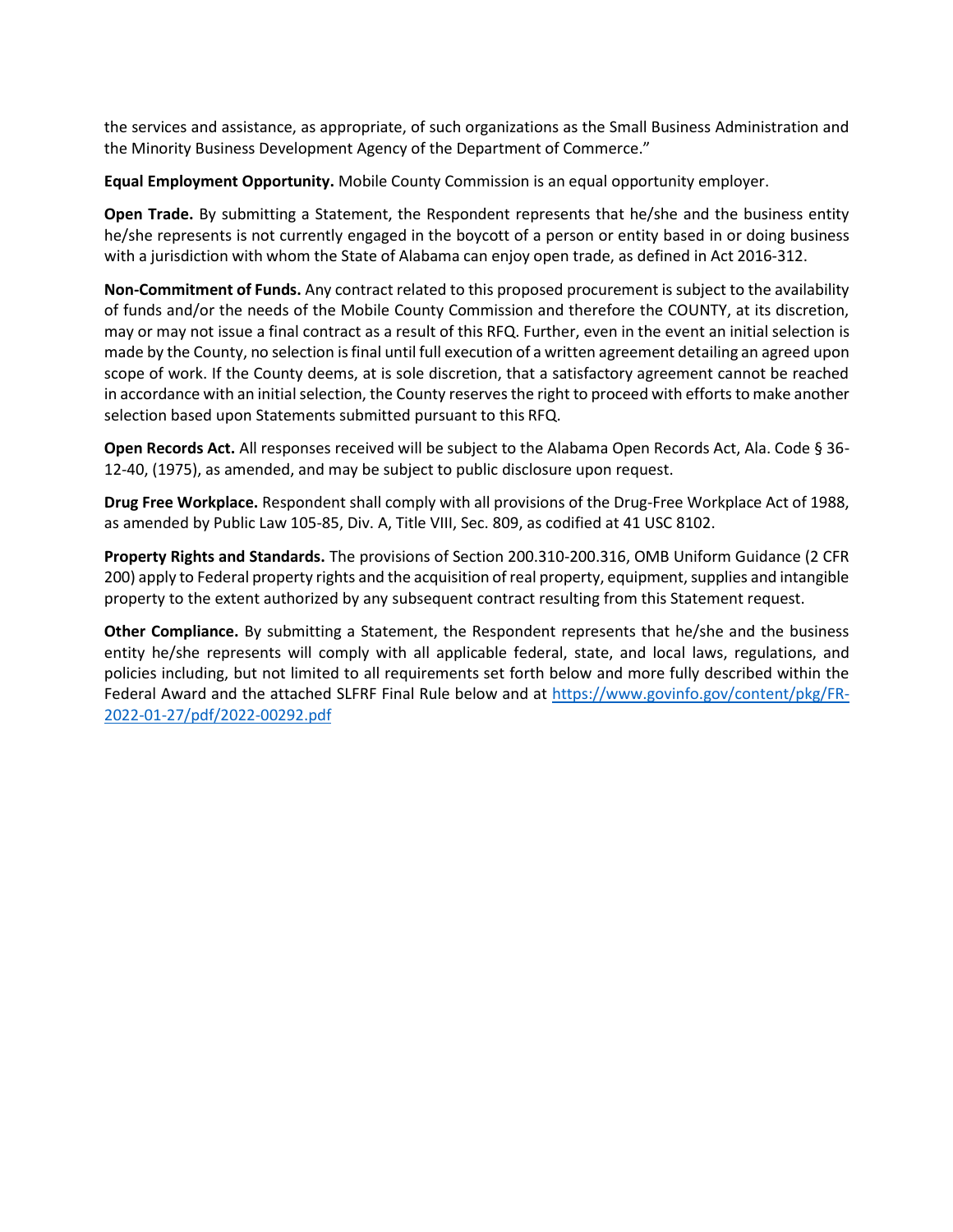#### EXHIBIT A: FEDERAL PROVISIONS AND REGULATIONS

Contractor agrees to comply with the following Federal Provisions and Regulations.

Federal Law and Regulations:

a. Contractor shall ensure that all its activities under this Contract shall be conducted in conformance with these provisions, as applicable: 45 C.F.R. Part 75, 29 C.F.R. Part 95, 2 CFR Part 200, 20 CFR Part 601, et seq., and all other applicable federal regulations.

b. Contractor shall comply with all applicable federal laws, including but not limited to:

(1) The Temporary Assistance for Needy Families Program ("TANF"), 45 CFR Parts 260- 265, the Social Services Block Grant ("SSBG"), 42 U.S.C. 1397d, and other applicable federal regulations and policies promulgated thereunder.

(2) Title VI of the Civil Rights Act of 1964, as amended, 42 U.S.C. 2000d, et seq., which prohibits discrimination on the basis of race, color or national origin.

(3) Section 504 of the Rehabilitation Act of 1973, as amended, 29 U.S.C. 794, which prohibits discrimination on the basis of disability.

(4) Title IX of the Education Amendments of 1972, as amended, 20 U.S.C. 1681, et seq., which prohibits discrimination on the basis of sex in educational programs.

```
(5) The Age Discrimination Act of 1975, as amended, 42 U.S.C. 6101, et seq., which
prohibits discrimination on the basis of age.
```
(6) Section 654 of the Omnibus Budget Reconciliation Act of 1981, as amended, 42 U.S.C. 9849, which prohibits discrimination on the basis of race, creed, color, national origin, sex, handicap, political affiliation or beliefs.

(7) The American with Disabilities Act of 1990, Public Law 101-336, which prohibits discrimination on the basis of disability and requires reasonable accommodation for persons with disabilities.

(8) The Pro-Children Act: Contractor agrees to comply with the Pro-Children Act of 1994,

20 U.S.C. 6083. Failure to comply with the provisions of the law may result in the imposition of civil monetary penalty up to \$1,000 for each violation and/or the imposition of an administrative compliance order on the responsible entity. This clause is applicable to all approved sub-contracts. In compliance with Public Law (Pub. L.) 103-277, the Contract shall not permit smoking in any portion of any indoor facility used for the provision of federally funded services including health, day care, early childhood development, education or library services on a routine or regular basis, to children up to age 18.

(9) The Davis-Bacon Act, as amended, 40 U.S.C. 276a to 276a-7, and as supplemented by

the Department of Labor (DOL) regulations 29 CFR Part 5, the Copeland Anti-Kickback Act, 40 U.S.C. 276c and 18 U.S.C. 874, as supplemented by the DOL regulations 29 CFR Part 3, and the Contract Work Hours and Safety Standards Act, 40 U.S.C. 327-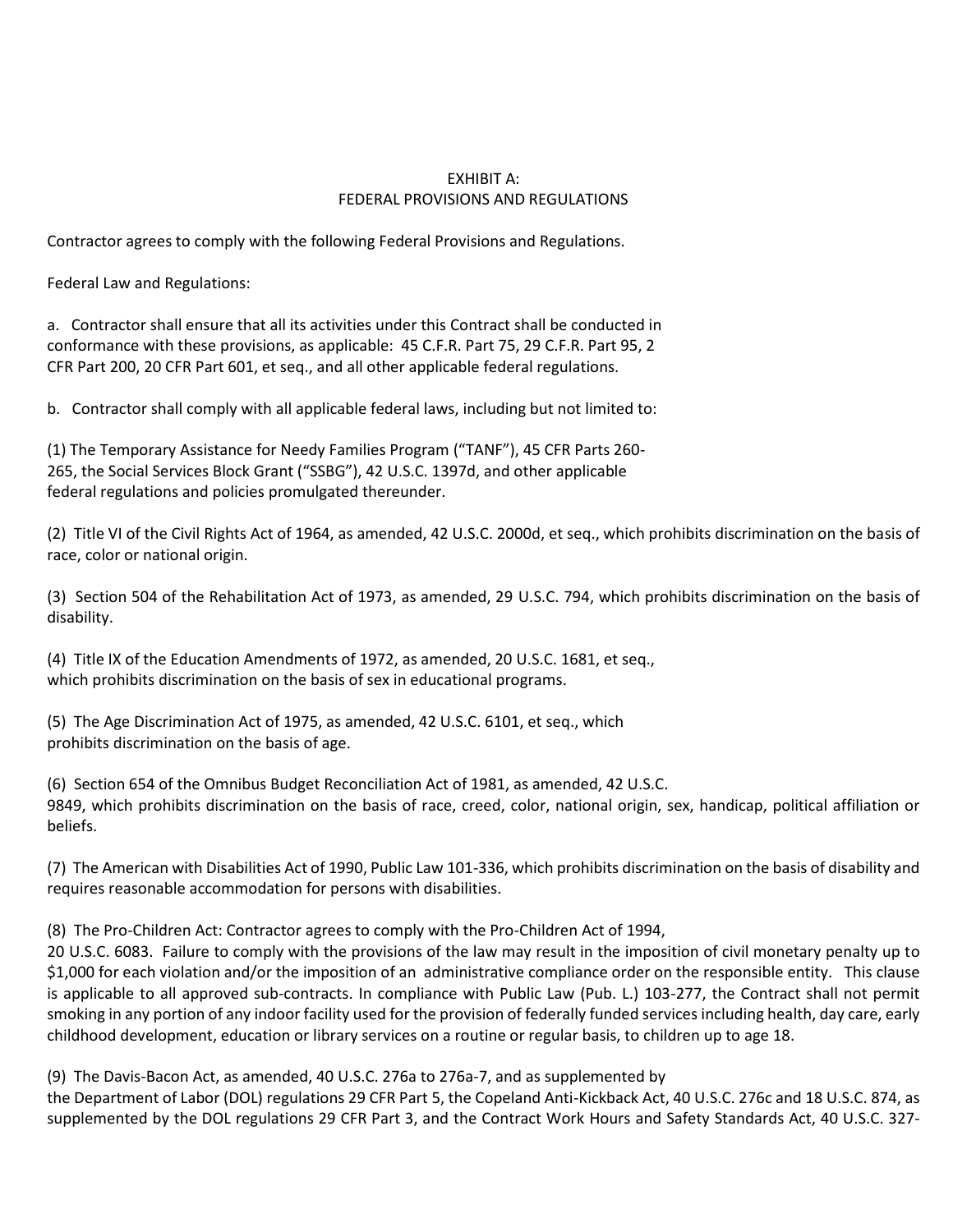333, as supplemented by the DOL regulations 29 CFR Part 5, regarding labor standards for federally assisted construction sub agreements.

(10) The Clean Air and Water Act: If this Contract is in excess of \$100,000, Contractor shall comply with all applicable standards, orders or regulations issued under the Clean Air Act, as amended, 42 U.S.C. 7401, Section 508 of the Clean Water Act, as amended, 33 U.S.C. 1368, et seq., Executive Order 11738 and Environmental Protection Agency Regulations. Contractor shall report any violation of the above to HORNE.

(11) Energy Efficiency: Contractor shall comply with mandatory standards and policies relating to energy efficiency which are contained in the State 's energy conservation plan issued in compliance with the Energy Policy and Conservation Act, Pub. L. 94-163.

# (12) The Byrd Anti-Lobbying Amendment (31 U.S.C. 1352: Contractors who apply or bid

for an award of \$100,000 or more shall file the required certification (see Certification Regarding Lobbying Form within Attachment 2 of this Contract). Each tier certifies to the tier above that it will not and has not used Federal appropriated funds to pay any person or organization for influencing or attempting to influence an officer or employee of any agency, a member of Congress, officer or employee of Congress, or an employee of a member of Congress in connection with obtaining any federal contract, grant or any other award covered by 31 U.S.C. 1352. Each tier shall also disclose any lobbying with nonfederal funds that takes place in connection with obtaining any federal award. Such disclosures are forwarded from tier to tier up to the recipient.

# (13) Debarment and Suspension: When applicable, as required by the regulation

implementing Executive Order (EO) No. 12549 and EO No. 12689, Debarment and Suspension, 2 CFR Part 2998, Contractor must not be, nor within the three-year period preceding the effective date of the Contract have been, debarred, suspended, proposed for debarment, declared ineligible, or voluntarily excluded from covered transactions by any federal department or agency. No contract shall be awarded to parties listed on the U. S. Government Services Administration List of Parties Excluded from Federal Procurement or Non-Procurement Programs. Contractor must provide a completed Certification Regarding Debarment, Suspension, and Other Responsibility Matters, included in Attachment 2 of this Contract.

# (14) Public Announcements and Advertising: When issuing statements, press releases,

requests for proposals, bid solicitations and other documents describing projects or programs funded in whole or in part with federal money, Contractor shall clearly state (1) the percentage of the total costs of the program or project which will be financed with federal money, (2) the dollar amount of federal funds for the project or program, and (3) percentage and dollar amount of the total costs of the project or program that will be financed by nongovernmental sources.

(15) Purchase of American-Made Equipment and Products: Contractor assures that, to the greatest extent practicable, all equipment and products purchased with funds made available under this Agreement will be American-made.

(16) Equal Treatment for Faith-Based Organizations. Prohibits any State or local government receiving funds under any Department program, or any intermediate organization with the same duties as a governmental entity, from discriminating for or against an organization on the basis of the organization's religious character or affiliation. Prohibits religious organizations from engaging in inherently religious activities, such as worship, religious instruction, or proselytization, as part of the programs or services funded with direct financial assistance. Prohibits an organization that participates in programs funded by direct financial assistance from the Department, in providing services, from discriminating against a program beneficiary or prospective program beneficiary on the basis of religion or religious belief. Any restrictions on the use of grant funds shall apply equally to religious and non-religious organizations.

(17) Rights to Inventions Made Under Contract or Agreement: Contracts or agreements for the performance of experimental, development, or research work shall provide for the rights of the Federal Government and Contractor in any resulting invention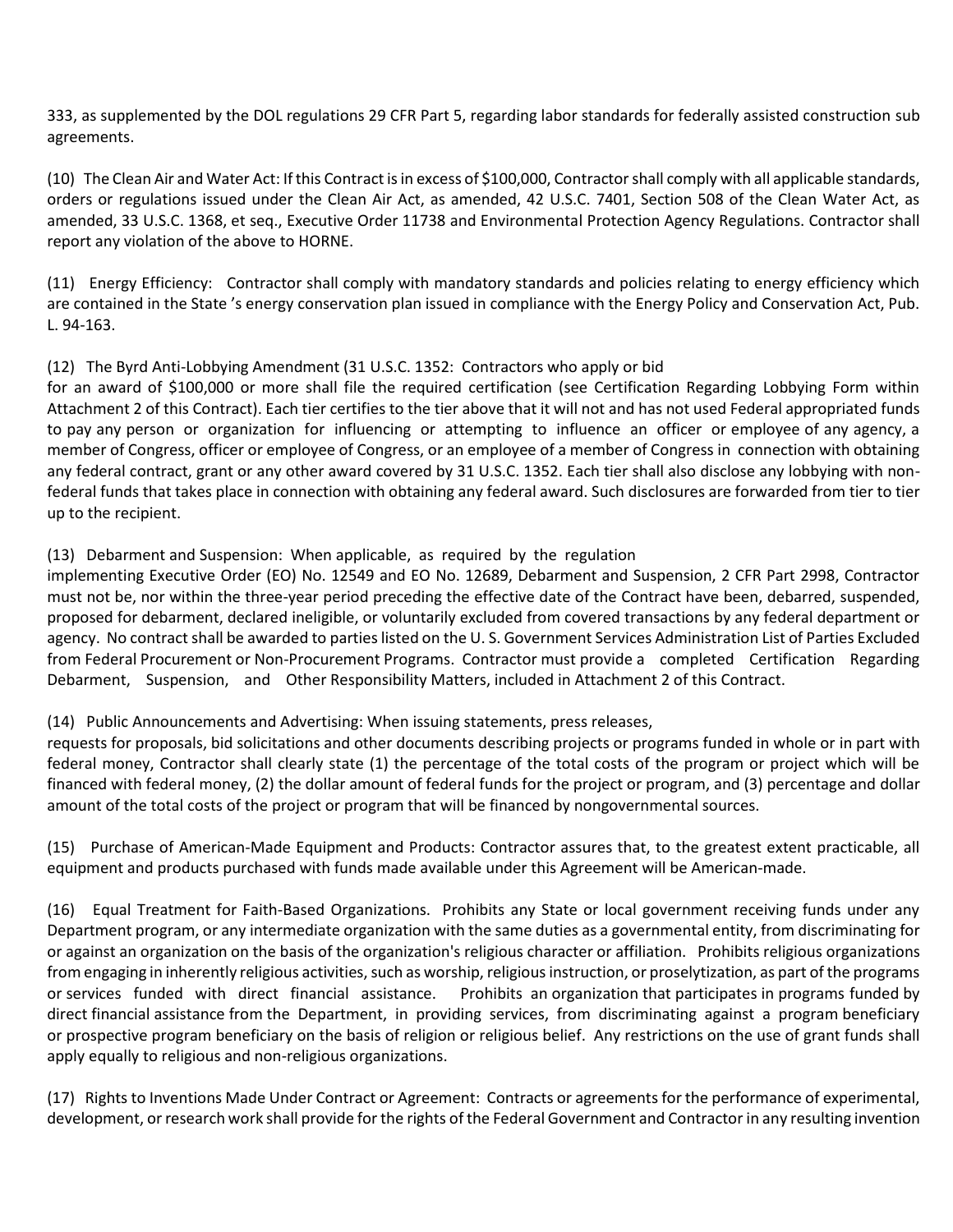in accordance with 37 CFR Part 401, "Rights to Inventions Made by Nonprofit Organizations and Small Business Firms Under Government Grants, Contract and Cooperative Agreements," and any implementing regulations issued by the awarding agency.

(18) The Consolidated Appropriations Act, 2010, Division E, Section 511 (Pub. L. 111-117),

which prohibits distribution of federal funds made available under the Act to the

Association of Community Organizations for Reform Now (ACORN) or its subsidiaries. The Continuing Appropriations Act, 2011, Sections 101 and 103 (Pub. L. 111-242), provides that appropriations made under Pub. L. 111-117 are available under the conditions provided by Pub. L. 111-117.

(19) E.O. 11246, "Equal Employment Opportunity," as amended by E.O. 11375, "Amending

Executive Order 11246 Relating to Equal Employment Opportunity," and as supplemented by regulations at 41 CFR Part 60, "Office of Federal Contract Compliance Programs, Equal Employment Opportunity, Department of Labor.

(20) Contract Work Hours and Safety Standards Act (40 U.S.C. §327–333) — If this Contract involves federal funding in excess of \$2,000 for construction contracts or in excess of

\$2,500 for other contracts that involve the employment of mechanics or laborers, compliance with sections 102 and 107 of the Contract Work Hours and Safety Standards Act (40 U.S.C. 327–333), as supplemented by Department of Labor regulations (29 CFR Part 5) is required. Under section 102 of the Act, each contractor shall be required to compute the wages of every mechanic and laborer on the basis of a standard work week of 40 hours. Work in excess of the standard work week is permissible provided that the worker is compensated at a rate of not less than 1  $\frac{1}{2}$  times the basic rate of pay for all hours worked in excess of 40 hours in the work week. Section 107 of the Act is applicable to construction work and provides that no laborer or mechanic shall be required to work in surroundings or under working conditions which are unsanitary, hazardous or dangerous. These requirements do not apply to the purchases of supplies or materials or articles ordinarily available on the open market, or contracts for transportation or transmission of intelligence.

(21) Resource Conservation and Recovery Act (RCRA). Under RCRA (Pub. L. 94–580

codified at 42 U.S.C. 6962), state and local institutions of higher education, hospitals, and non-profit organizations that receive direct Federal awards or other Federal funds shall give preference in their procurement programs funded with Federal funds to the purchase of recycled products pursuant to the EPA guidelines.

(22) Immigration Reform and Control Act. Contractor shall comply with the requirements of the Immigration Reform and Control Act of 1986, which requires employment verification and retention of verification forms for any individuals hired who will perform any services under the contract.

(23) Contractor agrees to utilize the U.S. Agency of Homeland Security's E-Verify system, https://e-verify.uscis.gov/emp, to verify the employment eligibility of all new employees hired during the term of this Agreement for the services provided under this Agreement.

(24) Equal Employment Opportunity. During the performance of this contract, the Contractor agrees as follows:

(a) The Contractor will not discriminate against any employee or applicant for employment because of race, color, religion, sex, sexual orientation, gender identity, or national origin. The Contractor will take affirmative action to ensure that applicants are employed, and that employees are treated during employment without regard to their race, color, religion, sex, sexual orientation, gender identity,

or national origin. Such action shall include, but not be limited to the following:

Employment, upgrading, demotion, or transfer; recruitment or recruitment advertising; layoff or termination; rates of pay or other forms of compensation; and selection for training, including apprenticeship. The Contractor agrees to post in conspicuous places, available to employees and applicants for employment, notices to be provided setting forth the provisions of this nondiscrimination clause.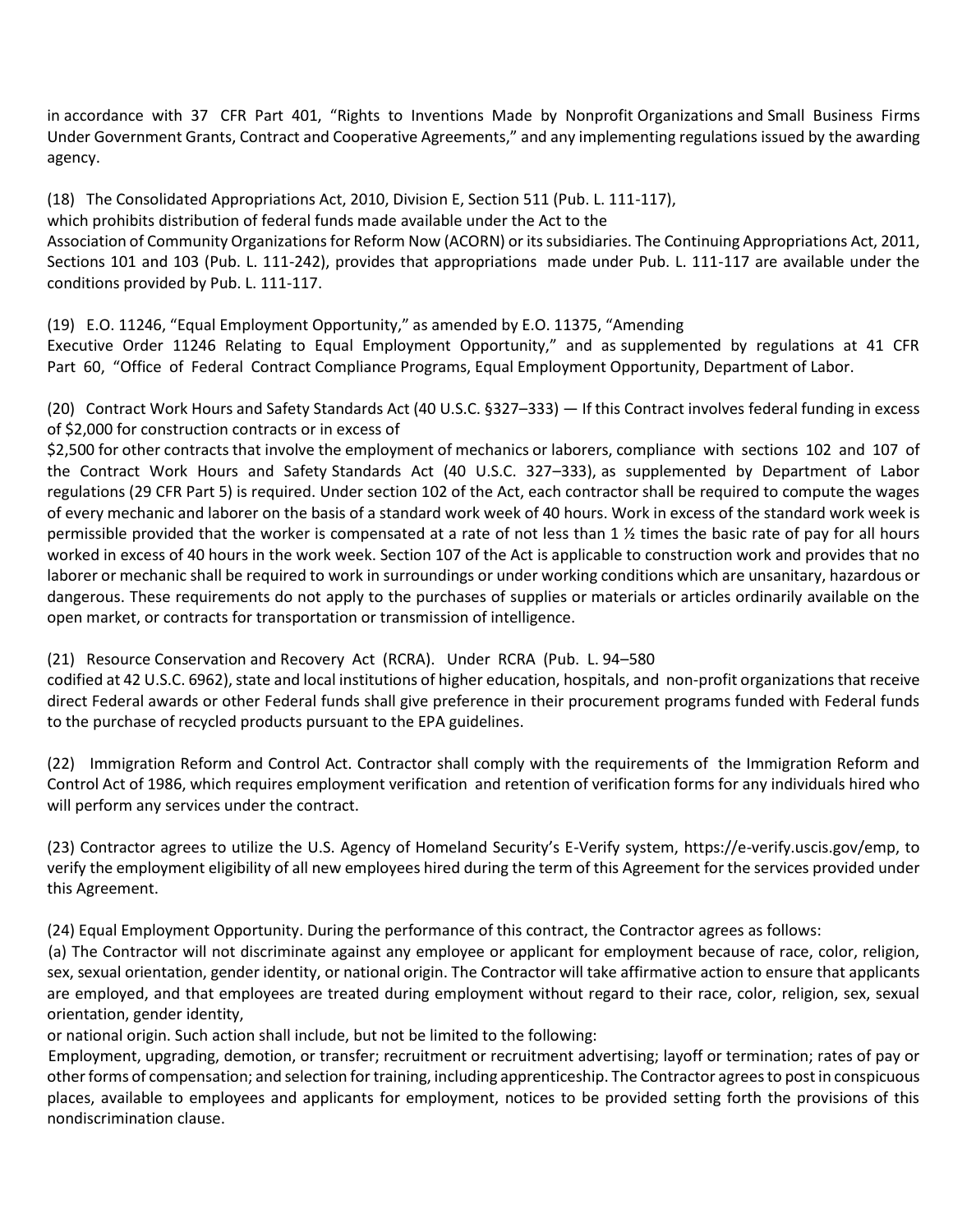(b) The Contractor will, in all solicitations or advertisements for employees placed by or on behalf of the Contractor, state that all qualified applicants will receive considerations for employment without regard to race, color, religion, sex, sexual orientation, gender identity, or national origin.

(c) The contractor will not discharge or in any other manner discriminate against any employee or applicant for employment because such employee or applicant has inquired about, discussed, or disclosed the compensation of the employee or applicant or another employee or applicant. This provision shall not apply to instances in which an employee who has access to the compensation information of other employees or applicants as a part of such employee's essential job functions discloses the compensation of such other employees or applicants to individuals who do not otherwise have access to such information, unless such disclosure is in response to a formal complaint or charge, in furtherance of an investigation, proceeding, hearing, or action, including an investigation conducted by the employer, or is consistent with the contractor's legal duty to furnish information.

(d) The Contractor will send to each labor union or representative of workers with which he has a collective bargaining agreement or other contract or understanding, a notice to be provided advising the said labor union or workers' representatives of the Contractor's commitments under this section, and shall post copies of the notice in conspicuous places available to employees and applicants for employment.

(e) The Contractor will comply with all provisions of Executive Order 11246 of September 24, 1965, and of the rules, regulations, and relevant orders of the Secretary of Labor.

(f) The Contractor will furnish all information and reports required by Executive Order 11246 of September 24, 1965, and by rules, regulations, and orders of the Secretary of Labor, or pursuant thereto, and will permit access to his books, records, and accounts by the administering agency and the Secretary of Labor for purposes of investigation to ascertain compliance with such rules, regulations, and orders.

(g) In the event of the Contractor's noncompliance with the nondiscrimination clauses of this contract or with any of the said rules, regulations, or orders, this contract may be canceled, terminated, or suspended in whole or in part and the Contractor may be declared ineligible for further Government contracts or federally assisted construction contracts in accordance with procedures authorized in Executive Order 11246 of September 24, 1965, and such other sanctions may be imposed and remedies invoked as provided in Executive Order 11246 of September 24, 1965, or by rule, regulation, or order of the Secretary of Labor, or as otherwise provided by law.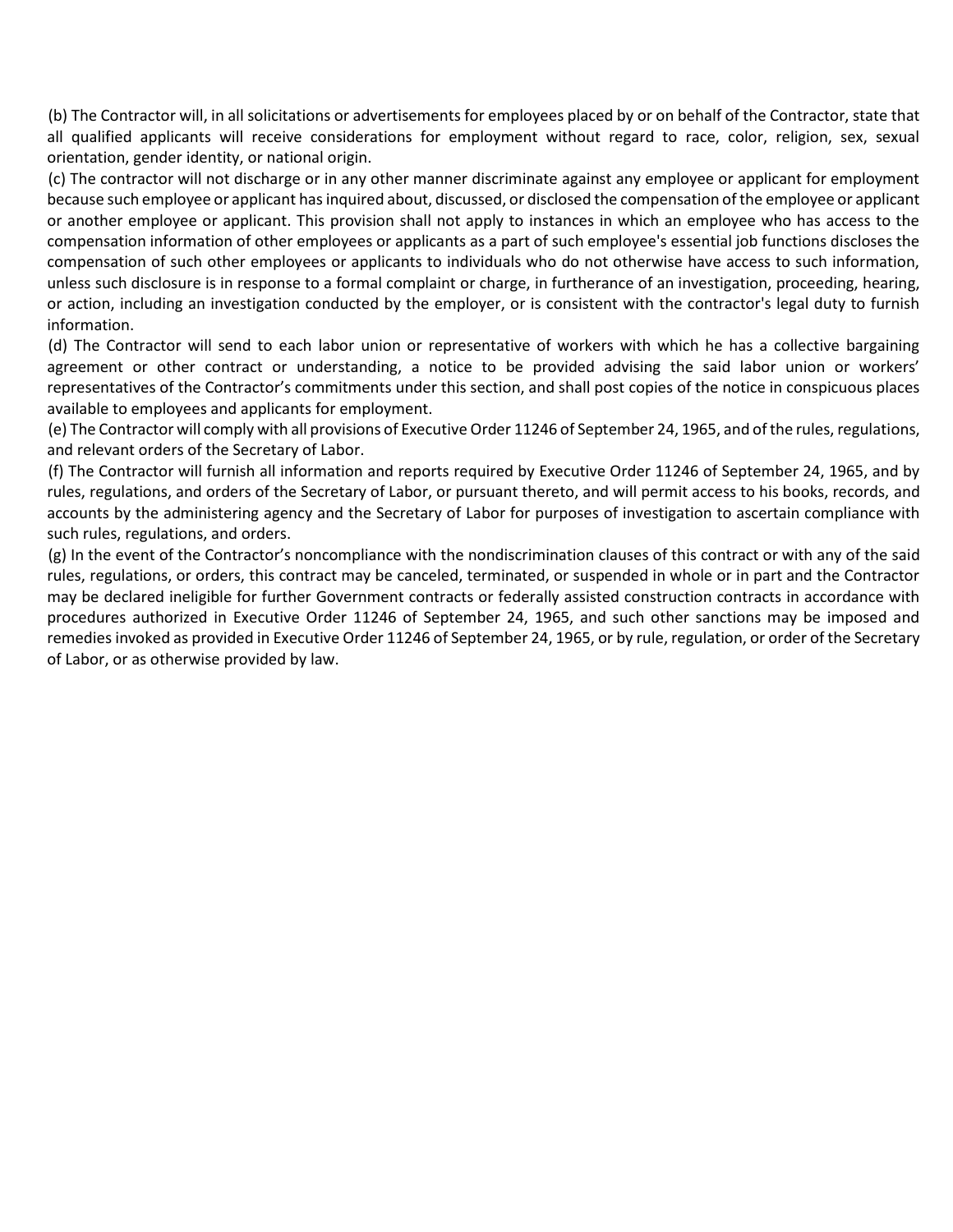#### **EXHIBIT B SAMPLE SCOPE OF WORK**

#### **Description of American Rescue Plan Act Program**

Respondents will help Mobile County fulfill State and Federal SLFRF statutory responsibilities related to recovery from COVID-19. Respondents will assist Mobile County in completion of SLFRF program(s). Respondents must be qualified to provide Program Engineering, Architectural, and/or Design services for one or more programs or services (environmental, acquisition, general administration, etc.)

Below is a description of anticipated programs that are eligible for funding through the SLFRF Program funded through the U.S. Department of the Treasury or other designated State or Federal Agency. As currently defined by U.S. Treasury guidance, selected Projects must use the allocated funds in one of the following ways. The County anticipates selecting a respondent for the following programs that require Engineering Services:

- (A) to respond to the public health emergency with respect to the Coronavirus Disease 2019 (COVID–19) or its negative economic impacts, including assistance to households, small businesses, and nonprofits, or aid to impacted industries such as tourism, travel, and hospitality.
- (B) to respond to workers performing essential work during the COVID–19 public health emergency by providing premium pay to eligible workers of the metropolitan city, non-entitlement unit of local government, or county that are performing such essential work, or by providing grants to eligible employers that have eligible workers who perform essential work;
- (C) for the provision of government services to the extent of the reduction in revenue of such metropolitan city, nonentitlement unit of local government, or county due to the COVID–19 public health emergency relative to revenues collected in the most recent full fiscal year of the metropolitan city, non-entitlement unit of local government, or county prior to the emergency; or
- (D) to make necessary investments in water, sewer, or broadband infrastructure.

A typical project may include developing the scope of construction; development of concept, preliminary, and final design documents; environmental documents; utility coordination and relocation plans; right-of-way plans and documents; specifications and bid documents; contract administration. Typical projects will generally fall into but not be limited to the follow categories:

- Utility Infrastructure (water, sewer, etc)
- Broadband Infrastructure
- Building or Facility Improvements and/or new construction
- Parks / Recreation
- Site development

#### **SCOPE OF SERVICES REQUESTED**

Respondents must be qualified to provide Engineering Design, Architectural Design, and/or other supporting professional services for one or more infrastructure or building projects funded, implemented, and administered through Mobile County SLFRF program. Program services must be performed in compliance with the guidance provided by the US Treasury.

#### **DESCRIPTION OF SERVICES AND SPECIAL CONDITIONS**

Respondents must be able to perform the tasks listed herein to be considered eligible for an award under this Solicitation. Respondents should provide a detailed narrative of their experience as it relates to each of the items below. Respondents should clearly indicate if they intend to provide services in-house with existing staff or through subcontracting or partnership arrangements. Engineering, Architectural, and/or Design Services will be provided in conformance with the guidance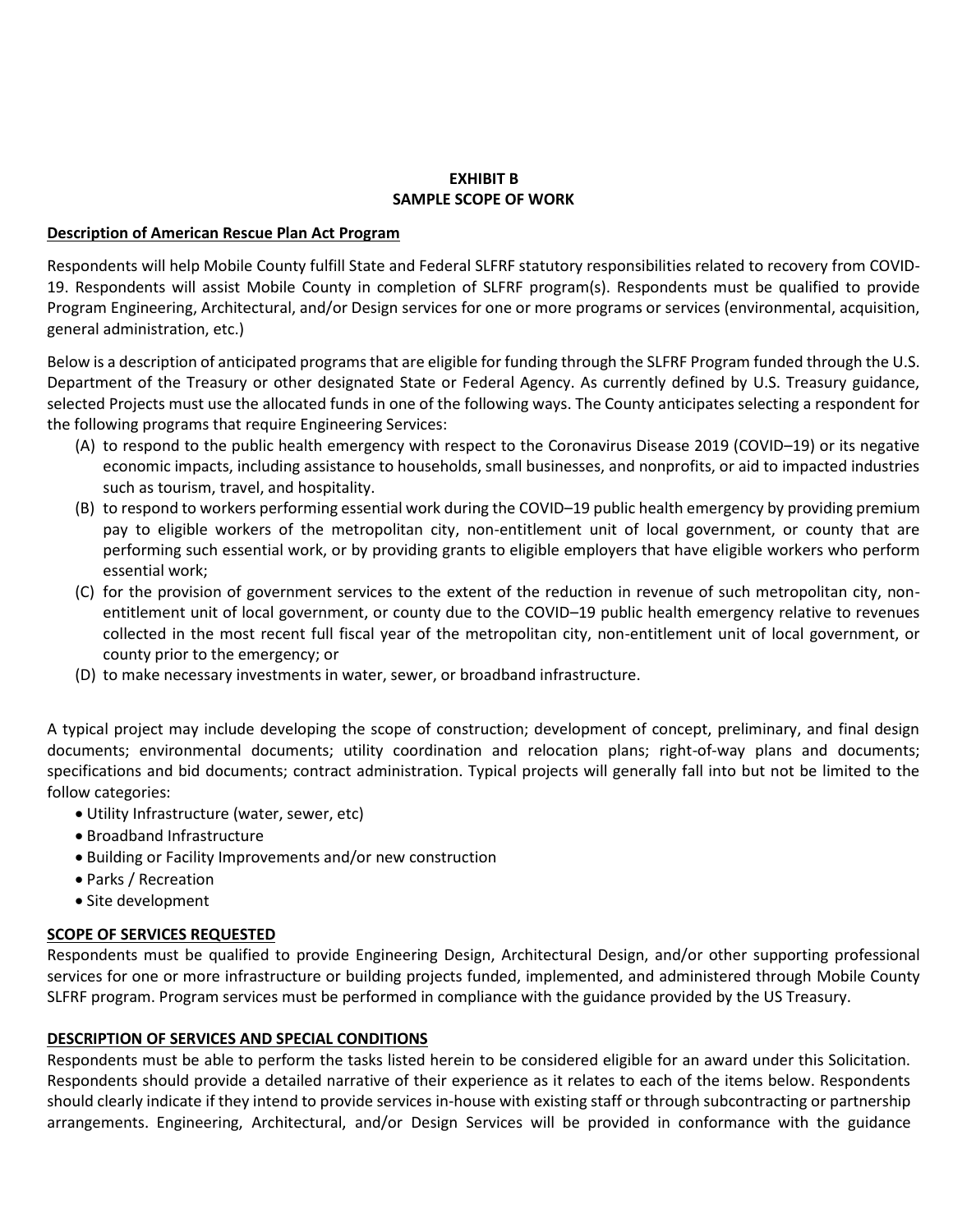documents utilizing forms provided by the US Treasury or other designated agencies, if applicable. While this IDIQ Master Contract will primarily consist of providing professional engineering related services, additional services may also apply. The Providers shall furnish pre-funding and post-funding program engineering services to complete the SLFRF projects, including, but not limited to the following:

#### **General Requirements**

- a) Coordinate, as necessary, between Mobile County and its service providers (i.e., Engineer, Environmental, Contracted Construction Company, Grant Administrator, etc.) regarding project design services in accordance with SLFRF Program.
- b) Provide monthly project status updates.
- c) Funding release will be based on deliverables identified in the program.
- d) Provide necessary documentation and administered services to ensure compliance with Federal awards and grants.

#### **Initial Engineering and Design Support**

Respondents will be required to show the ability to provide all the Engineering, Architectural, and/or Design services described below:

- a) Assist with the development of project related services, including, but not limited to cost estimates, preparation of project justification, project maps and accurate project descriptions.
- b) Provide all project information necessary to ensure timely execution of the environmental review (ifrequired).
- c) Provide preliminary engineering, architectural, investigations, and drawings as required sufficient to achieve the preliminary design milestone, including at a minimum:
	- i. Cross sections/elevations
	- ii. Project layout/staging areas
	- iii. General notes
	- iv. Special notes
	- v. Design details
	- vi. Specifications
	- vii. Utility relocation designs
	- viii. Construction limits, including environmentally sensitive areas that should be avoided during construction
	- ix. Required permits
	- x. Quantities
	- xi. Estimate of construction costs to within +/- 20%
	- xii. Schedules for design, permitting, acquisition and construction
- d) Design surveying, topographic and utility mapping.
- e) Provide support necessary to assist in site selection, if necessary.
- f) Perform subsurface explorations for project sites, as necessary.
- g) Prepare horizontal alignments/layouts for all proposed project alternatives necessary to fully describe the project scope, anticipated limitations, and potential project impacts.
- h) Recommend value engineering options (alternative design, construction methods, procurement, etc.) that may improve efficiency, expedite the schedule, or reduce project costs for the subrecipient.
- i) Identify, acquire, and submit all necessary permits and approvals required for design approval andconstruction.
- j) Submit all necessary deliverables to the appropriate entity for review and comment. Adjust project and/or design to satisfactorily address any comments, as necessary.
- k) Prepare plans and profiles, including vertical design information for the selected alternative.
- l) Identify and address potential obstacles to project implementation (i.e., pipelines, easements, permitting, environmental, etc.) prior to moving forward with the final design.
- m) Support Mobile County with acquisition or property/servitudes/right-of-way documentation as required to facilitate the project, preparing right-of-way surveys and/or property boundary maps and legal descriptions of parcels to be acquired.
- n) Provide design schedules in MS Project format or equal as approved by the County based on SLFRF guidance.

# **Engineering and Final Design Support**

Respondents will be required to show the ability to provide all the Engineering, Architectural, Design and/or services described below as they relate to final design support: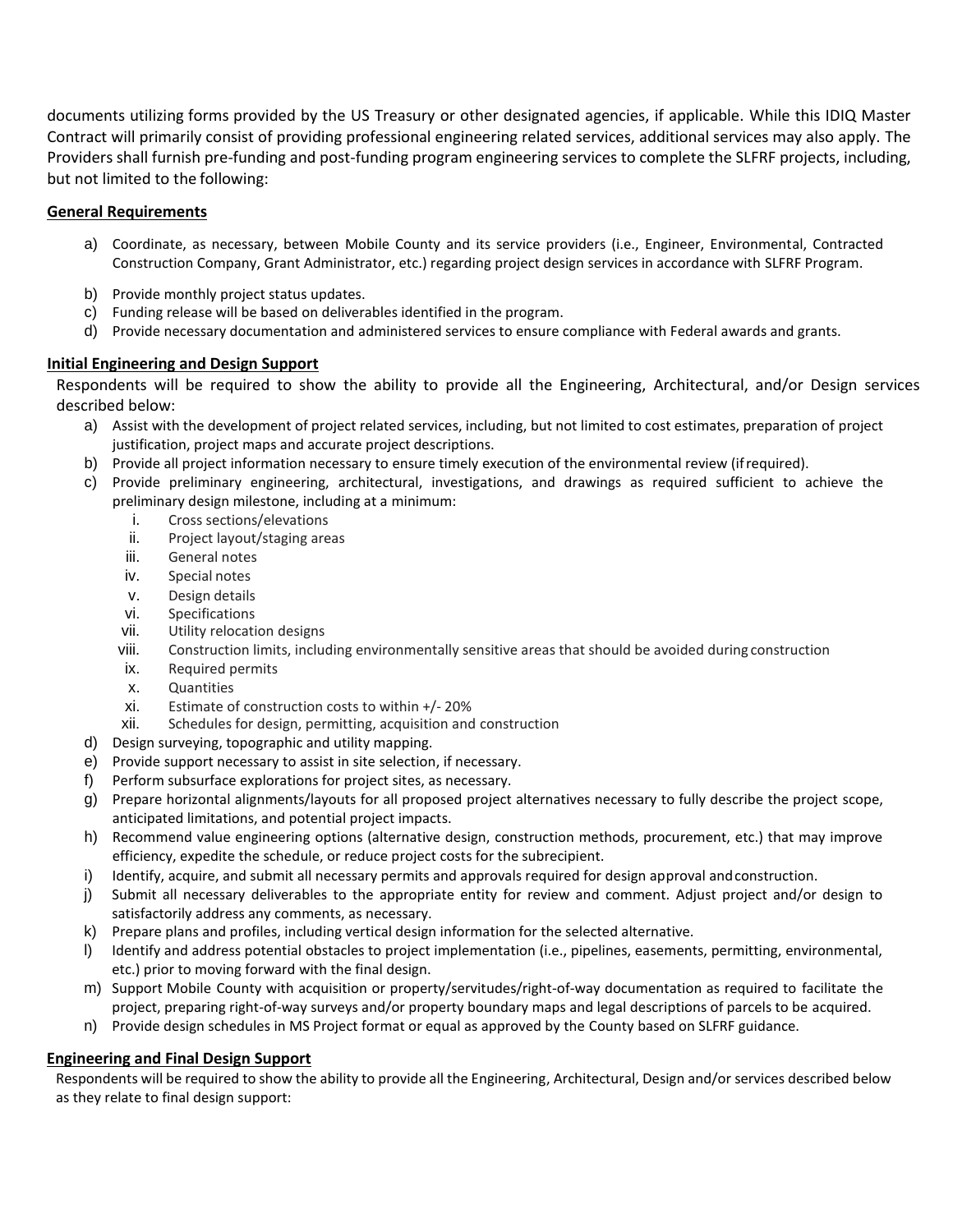- a) Prepare plans and profiles, including necessary design information for the selected alternative sufficient to achieve all detailed design milestones. Examples include, but are not limited to:
	- i. Cross sections/elevations
	- ii. Project layout/staging areas
	- iii. General notes
	- iv. Special notes
	- v. Design details
	- vi. Specifications
	- vii. Utility relocation designs
	- viii. Construction limits, including environmentally sensitive areas that should be avoided during construction
	- ix. Required permits
	- x. Quantities
	- xi. Estimate of construction costs to within +/- 15%
	- xii. Schedules for design, permitting, acquisition and construction
- b) Provide information to appropriate individuals for the development of environmental fund release reports and floodplain maps.
- c) Identify, assist in the acquisition or submittal for any necessary permits and approvals required for design andconstruction.
- d) Provide hard copy, if necessary, reproducible plan drawings and federally compliant bid documents, in addition to electronic copies to the County, upon design completion, and as requested during design. Electronic copies should be in the native format (AutoCAD DWG) along with PDF packages and should contain all corresponding references, databases, or files associated with the completed design documents.
- e) Assist the County and any service provider related to the project with all necessary documentation to ensure compliance with all Program requirements and regulations.

#### **Bid and Award Support**

Respondents will be required to show the ability to provide all the Engineering, Architectural, and/or Design services described below as they relate to bid and award support.

- a) Submit appropriate items and support County in the development of complete bid package.
- b) Prepare and assist the County in the advertisements for bid solicitation.
- c) Support development and issuance of bid-related documents necessary to complete bid process (e.g., bid proposal form, bid addenda and supporting documentation).
- d) Conduct pre-bid conference and bid opening as required.
- e) Support the County with ongoing communication during bid process.
- f) Support the County to complete bid tabulation and evaluation of responses and provide recommendation for award.
- g) Support the County to negotiate and finalize contract documents, including issuance of the Notice to Proceed, in accordance with program and the County requirements.
- h) Conduct preconstruction conference.

# **Contract Management and Construction Oversight**

Respondents will be required to show the ability to provide all the Engineering, Architectural, and/or Design services described below as they relate to contract management and construction oversight.

- a) Ensure delivery of project in accordance with contract.
- b) Provide ongoing Construction Oversight Reports detailing the status of construction for project.
- c) Review all service provider submittals to ensure compliance with construction contract documents and provide recommendations to the County.
- d) Provide periodic and final inspections and tests reports, as required for the project.
- e) Provide on-site supervision and oversight of construction activities at a minimum on a bi-weekly basis or as directed by the SLFRF guidance or the County.
- f) Review Construction Change Orders and provide recommendation to the County as to appropriate action.
- g) Review invoice/draw requests and provide recommendation to the County as to appropriate action, in compliance with the construction contract documents.
- h) Obtain independent cost estimates for validation purposes, as required.
- i) Review and respond to requests for information/clarification.
- j) Support the County with issue identification and claims resolutions.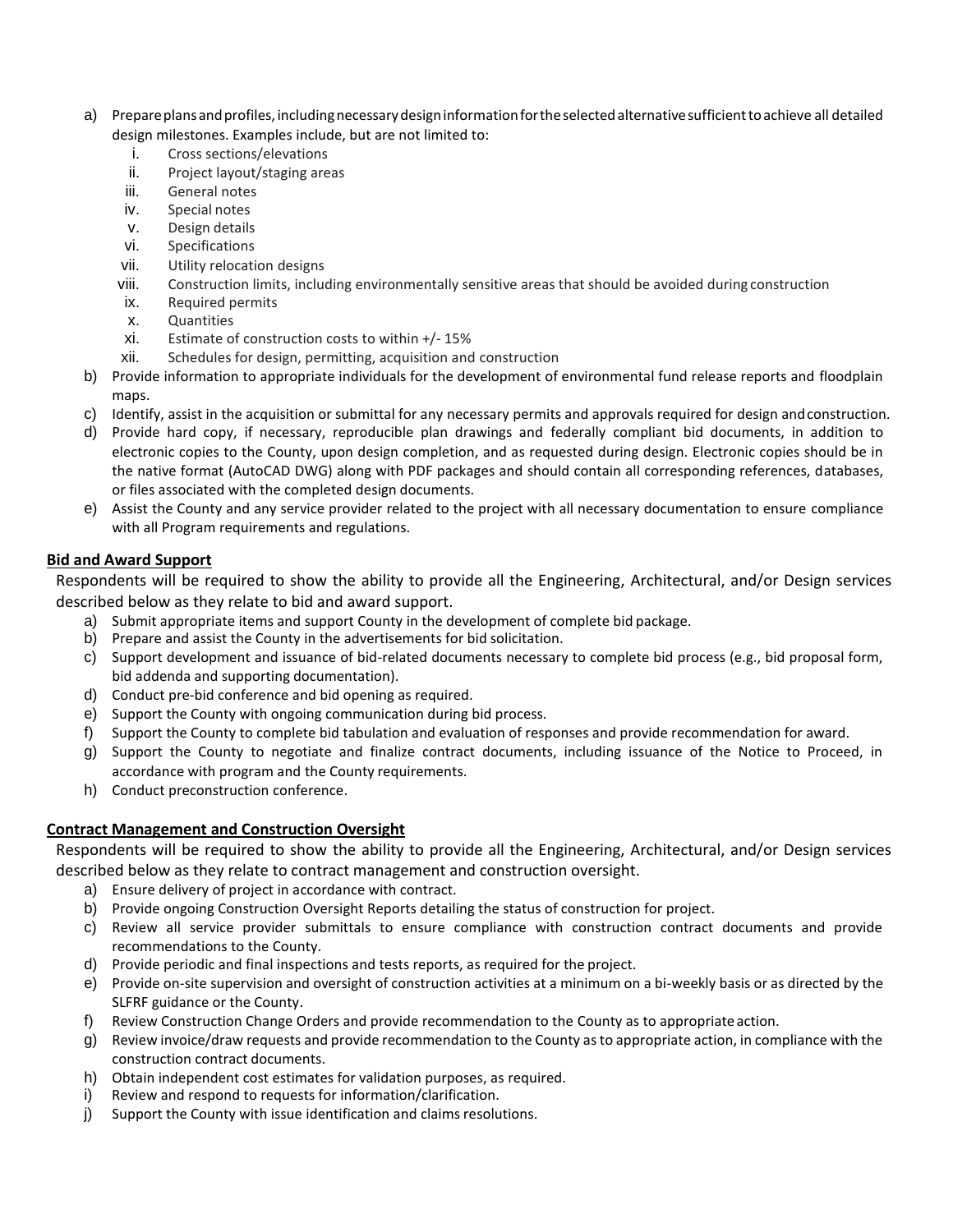- k) Enter all requisite information into the SLFRF system of record in accordance with established policies and procedures.
- l) Develop a final "as built" report of quantities, drawings, and specifications.
- m) Issue to the County or other required entities, for execution, a Certificate of Construction Completion within 30 days of final inspection approval.
- n) Deliver "as-built" drawings to the County within 30 days of project completion.
- o) Host and/or attend project coordination meetings in person, by phone, or by video conference, which may or may not fall during normal business hours.
- p) Perform other contract management and construction oversight duties as required to ensure success of the project.
- q) Provide necessary certifications to regulatory agencies of project completion and compliance.
- r) Submit all final invoices within 60 days after contract or work order expiration.

#### **Specialized Services**

Respondents will be required to show the ability to provide all the Engineering, Architectural, and/or Design services described below as they relate to specialized services.

- a) Provide Geotechnical Investigations as may be required for a project.
- b) Provide Detailed Surveying as may be required for a project.
- c) Provide Site Specific Testing as may be required for a project.
- d) Provide Archeological Studies as may be required for a project.
- e) Provide Planning Studies as may be required for a project.
- f) Provide Feasibility Studies as may be required for a project.
- g) Provide Legal documentation for property and/or easements to be acquired (i.e., field notes, etc.).
- h) Provide Phase I and Phase II environmental site assessments as requested.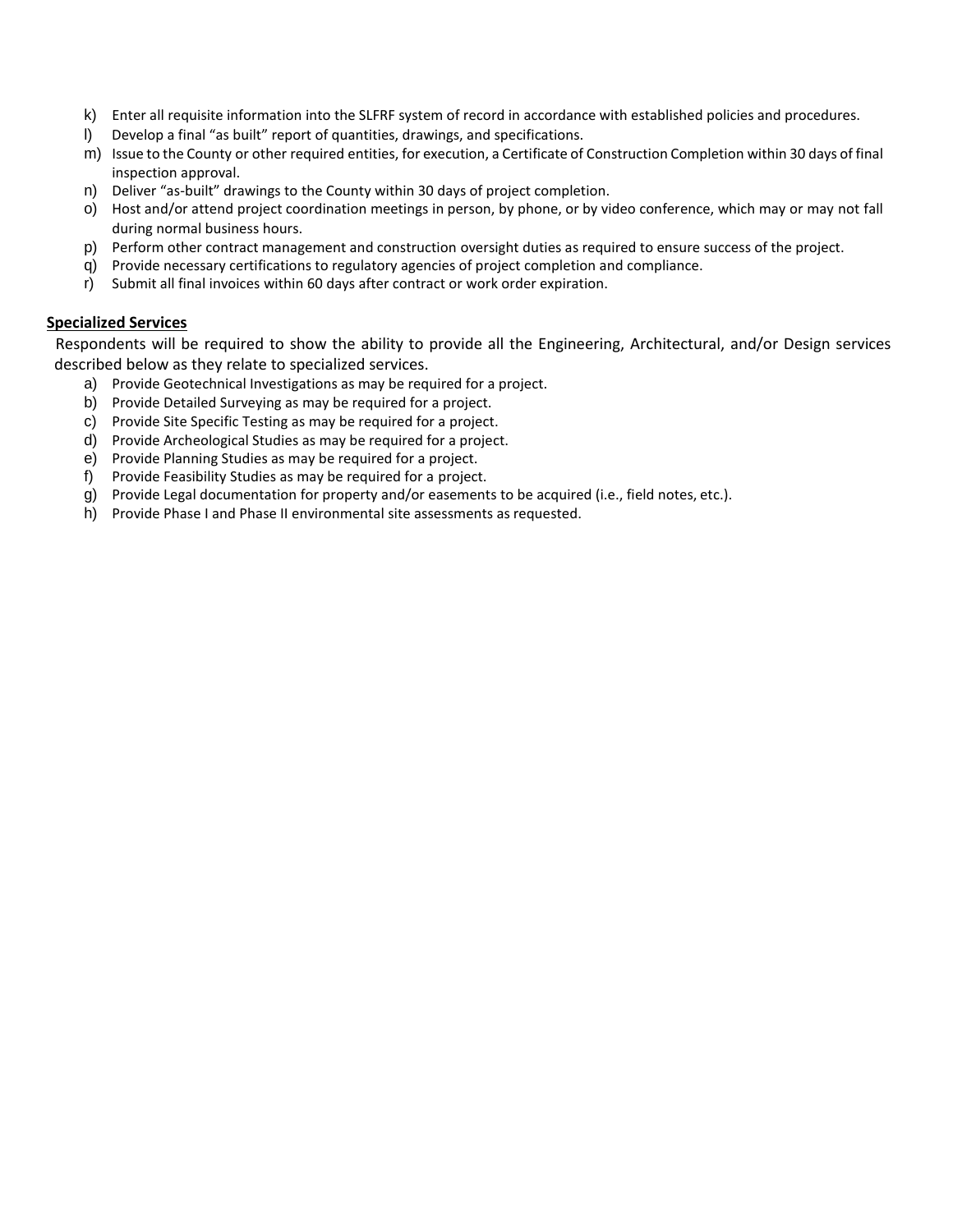# **EXHIBIT C PART 11 OF STANDARD FORM (SF) 330, ARCHITECT-ENGINEER QUALIFICATIONS**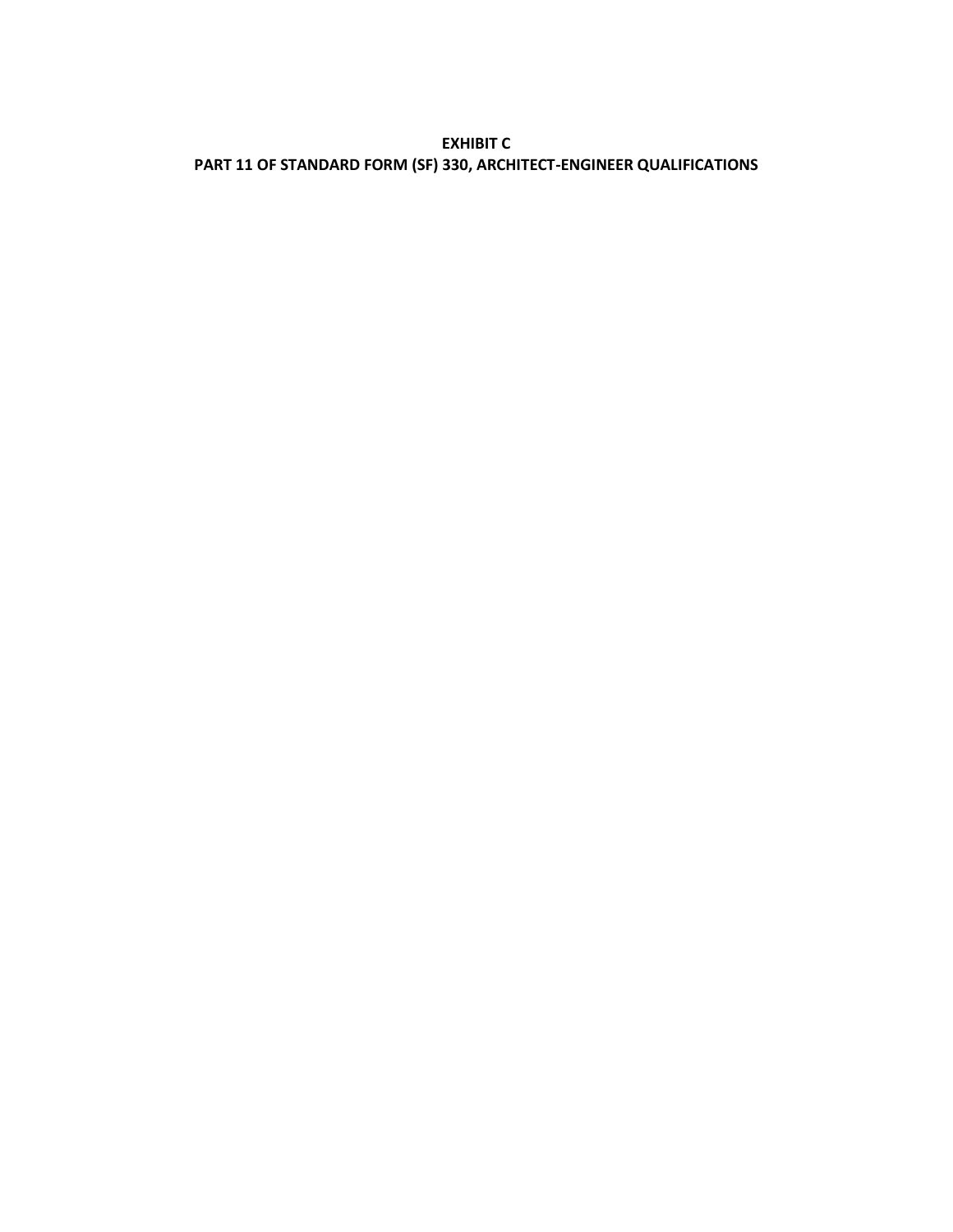Prepare a separate Part II for each firm that will be part of the team. Prepare Part II for the specific branch office seeking work if the firm has branch offi ces.

1. Solicitation Number. If Part II is submitted for a specific contract, insert the agency's solicitation number and /or project number, if applicable, exactly as shown in the public announcement or agency request.

2a-2e . Firm (or Branch Office) Name and Address. Selfexplanat ory.

3. Year Establish ed. Enter the year the firm (or branch office, if appropriate) was established under the current name.

4. DUNS Number. Insert the Data Universal Numbering System number issued by Dun and Bradstreet Information Services. Firms must have a DUNS number. See FAR Part 4.6.

#### 5. Ownership.

a. Type . Enter the type of ownership or legal structure of the firm (sole proprietor, partnership, corporation, joint venture, etc .).

b . Small Business Status . Refer to the North American Industry Classification System (NAICS) code in the public announcement, and indicate if the firm is a small business according to the current size standard for that NAICS code (for example, Engineering Services (part of NAICS 541 330), Architectural Services (NAICS 541310), Surveying and Mapping Services (NAICS 541370)). The small business categories and the internet website for the NAICS codes example, Engineering Services (part of NAICS 541 330), Architectural Services (NAICS 541310), Surveying and Mapping Services (NAICS 541370)). The small business categories and the internet website for the NAICS codes appea questions . Contact your local U.S. Small Business Administration office for any questions regarding Business Status .

6a-6c . Point of Contact . Provide this information for a representative of the firm that the agency can contact for additional info rmation . The representative must be empowered to speak on contractual and policy matters.

7. Name of Firm . Enter the name of the firm if Part II is prepared for a branch offi ce.

8a-8c . Former Firm Names. Indicate any other previous names for the firm (or branch office) during the last six years. Insert the year that this corporate name change was

**Part II - General Qualifications** effective and the associated DUNS Number. This information is used to review past performance on Federal contracts.

> 9. Employees by Discipline . Use the relevant disciplines and associated function codes shown at the end of these instructions and list in the same numerical order. After the listed disciplines, write in any additional disciplines and leave the function code blank. List no more than 20 disciplines. Group remaining employees under "Other Employees" column b. Each person can be counted only once according to his/her primary function. If Part II is prepared for a firm (including all branch offices), enter the number of employees by disciplines in column c( 1). If Part II is prepared for a branch office, enter the number of employees by discipline in column  $c(2)$  and for the firm in column  $c(1)$ .

10 . Profile of Firm's Experience and Annual Average Revenue for Last 5 Years . Complete this block for the firm or branch office for which this Part II is prepared. Enter the experience categories which most accurately reflect the firm's technical capabilities and project experience. Use the relevant experience categories and associated profile codes shown at the end of these instructions, and list in the same numerical order. After the listed experience categories, write in any unlisted relevant project experience categories and leave the profile codes blank. For each type of experience, enter the appropriate revenue index number to reflect the professional services revenues received annually (averaged over the last 5 years) by the firm or branch office for performing that type of work. A particular project may be identified with one experience category or it may be broken into components, as best reflects the capabilities and types of work performed by the firm. However, do not double count the revenues received on a particular project.

11. Annual Average Professional Services Revenues of Firm for Last 3 Years . Complete this block for the firm or branch office for which this Part II is prepared. Enter the appropriate revenue index numbers to reflect the professional services revenues received annually (averaged over the last 3 years) by the firm or branch off ice . Indicate Federal work (performed directly for the Federal Government, either as the prime contractor subcontractor), non-Federal work (all other domestic and foreign work, including Federally-assisted projects), and the total. If the firm has been in existence for less than 3 years, see the definition for "Annual Receipts" under FAR 19.101.

12. Authorized Represent ative . An authorized representative of the firm or branch office must sign and date the completed form. Signing attests that the information provided is current and factual. Provide the name and title of the authorized representative who signed the form.

**STANDARD FORM 330** 16/2004) **PAGE 4 OF INSTRUCTIONS**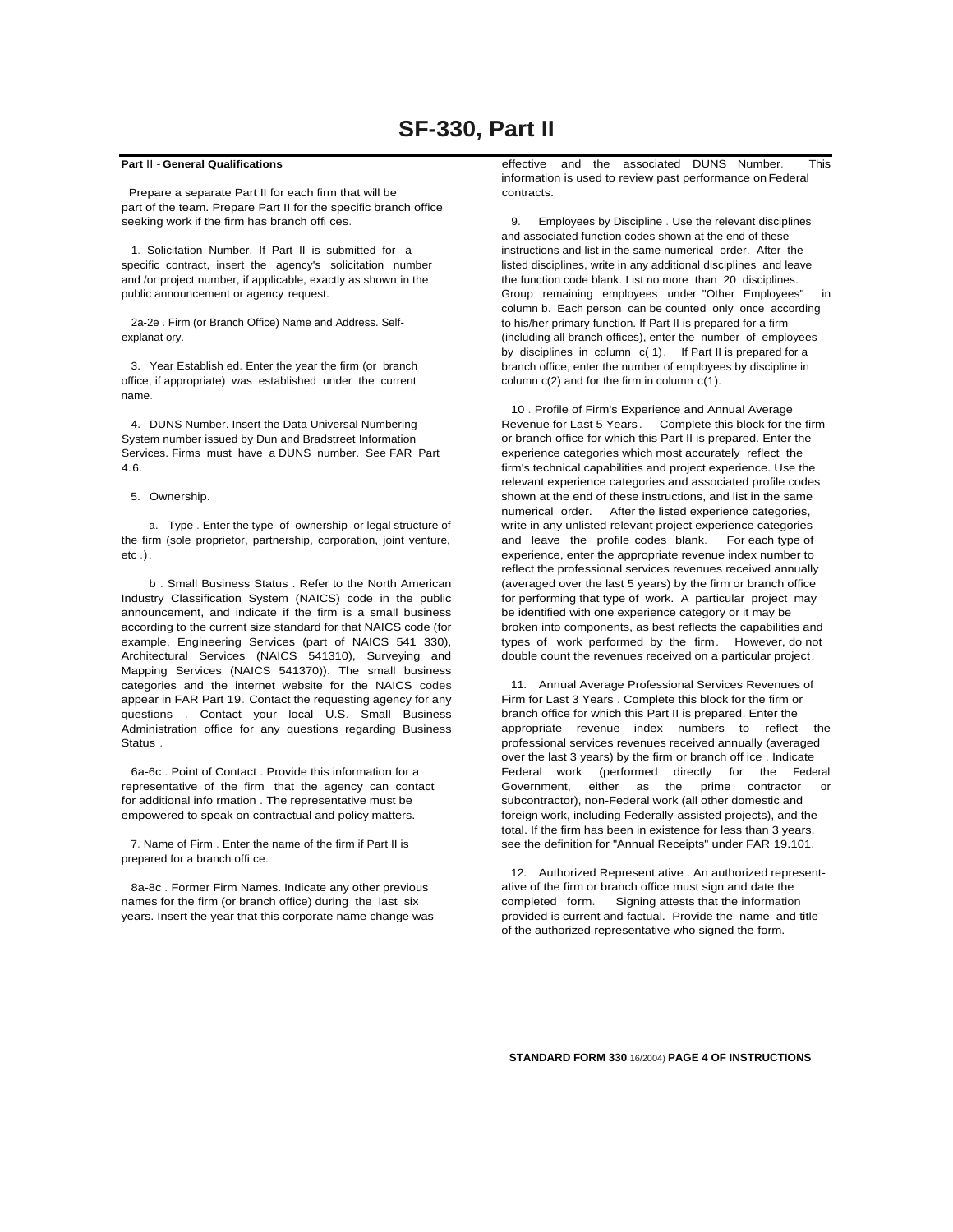| List of Disciplines (Function Codes) |                                          |      |                                     |  |  |
|--------------------------------------|------------------------------------------|------|-------------------------------------|--|--|
| Code                                 | <b>Description</b>                       | Code | <b>Description</b>                  |  |  |
| 01                                   | <b>Acoustical Engineer</b>               | 32   | <b>Hydraulic Engineer</b>           |  |  |
| 02                                   | Administrative                           | 33   | <b>Hydrographic Surveyor</b>        |  |  |
| 03                                   | Aerial Photographer                      | 34   | <b>Hydrologist</b>                  |  |  |
| 04                                   | <b>Aeronautical Engineer</b>             | 35   | <b>Industrial Engineer</b>          |  |  |
| 05                                   | Archeologist                             | 36   | <b>Industrial Hygienist</b>         |  |  |
| 06                                   | Architect                                | 37   | <b>Interior Designer</b>            |  |  |
| 07                                   | <b>Biologist</b>                         | 38   | Land Surveyor                       |  |  |
| 08                                   | <b>CADD Technician</b>                   | 39   | <b>Landscape Architect</b>          |  |  |
| 09                                   | Cartographer                             | 40   | <b>Materials Engineer</b>           |  |  |
| 10                                   | <b>Chemical Engineer</b>                 | 41   | Materials Handling Engineer         |  |  |
| 11                                   | Chemist                                  | 42   | Mechanical Engineer                 |  |  |
| 12                                   | Civil Engineer                           | 43   | <b>Mining Engineer</b>              |  |  |
| 13                                   | <b>Communications Engineer</b>           | 44   | Oceanographer                       |  |  |
| 14                                   | <b>Computer Programmer</b>               | 45   | Photo Interpreter                   |  |  |
| 15                                   | <b>Construction Inspector</b>            | 46   | Photogrammetrist                    |  |  |
| 16                                   | <b>Construction Manager</b>              | 47   | Planner: Urban/Regional             |  |  |
| 17                                   | <b>Corrosion Engineer</b>                | 48   | Project Manager                     |  |  |
| 18                                   | Cost Engineer/Estimator                  | 49   | <b>Remote Sensing Specialist</b>    |  |  |
| 19                                   | Ecologist                                | 50   | <b>Risk Assessor</b>                |  |  |
| 20                                   | Economist                                | 51   | Safety/Occupational Health Engineer |  |  |
| 21                                   | <b>Electrical Engineer</b>               | 52   | <b>Sanitary Engineer</b>            |  |  |
| 22                                   | <b>Electronics Engineer</b>              | 53   | Scheduler                           |  |  |
| 23                                   | <b>Environmental Engineer</b>            | 54   | <b>Security Specialist</b>          |  |  |
| 24                                   | <b>Environmental Scientist</b>           | 55   | Soils Engineer                      |  |  |
| 25                                   | <b>Fire Protection Engineer</b>          | 56   | <b>Specifications Writer</b>        |  |  |
| 26                                   | Forensic Engineer                        | 57   | <b>Structural Engineer</b>          |  |  |
| 27                                   | <b>Foundation/Geotechnical Engineer</b>  | 58   | Technician/Analyst                  |  |  |
| 28                                   | Geodetic Surveyor                        | 59   | Toxicologist                        |  |  |
| 29                                   | Geographic Information System Specialist | 60   | <b>Transportation Engineer</b>      |  |  |
| 30                                   | Geologist                                | 61   | Value Engineer                      |  |  |
| 31                                   | <b>Health Facility Planner</b>           | 62   | <b>Water Resources Engineer</b>     |  |  |

STANDARD FORM 330 (6/2004) PAGE 5 OF INSTRUCTIONS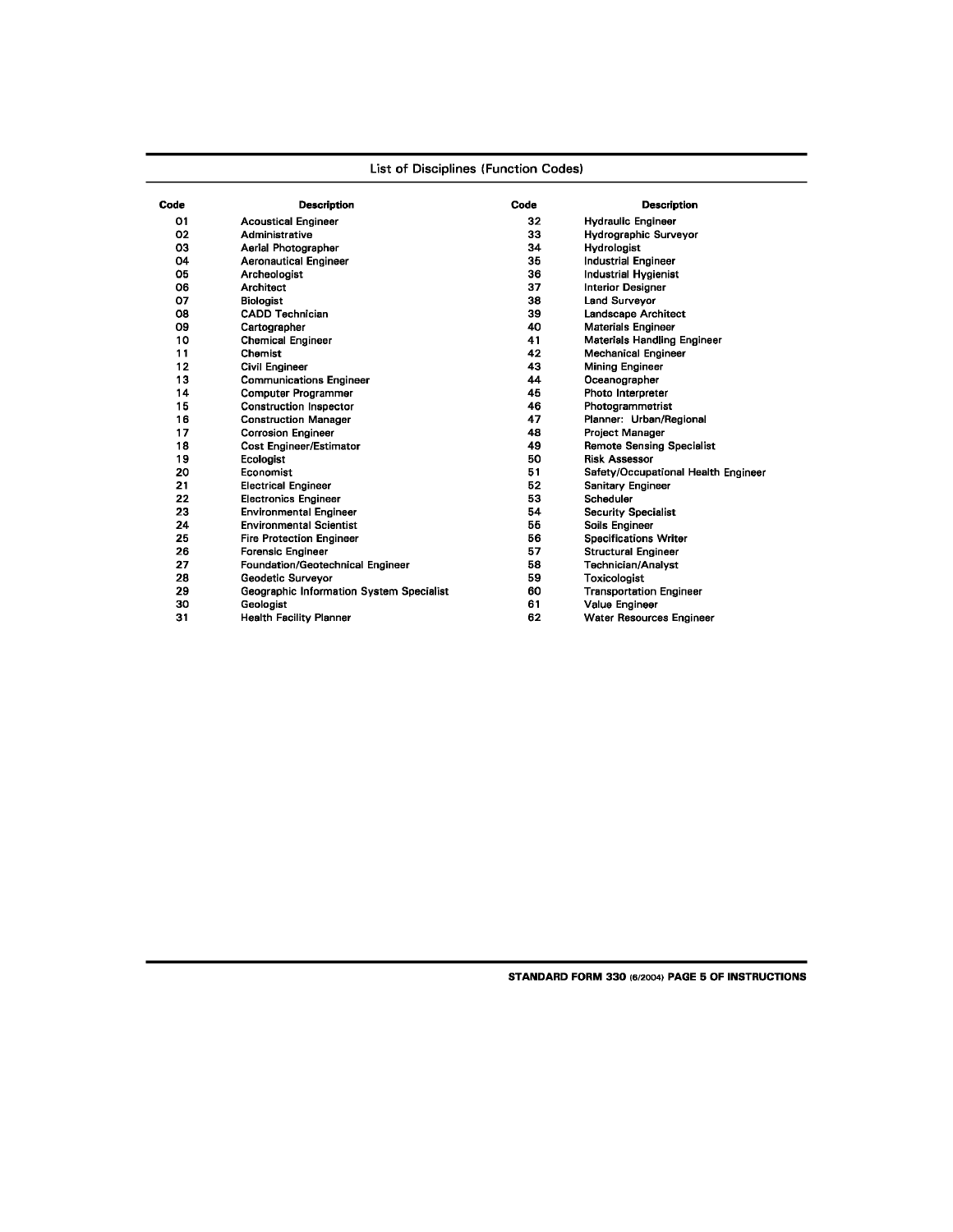| Code            | <b>Description</b>                                         | Code             | <b>Description</b>                                             |
|-----------------|------------------------------------------------------------|------------------|----------------------------------------------------------------|
| A01             | Acoustics, Noise Abatement                                 | EO1              | Ecological & Archeological                                     |
| A02             | Aerial Photography; Airborne Data and Imagery              |                  | Investigations                                                 |
|                 | <b>Collection and Analysis</b>                             | EO <sub>2</sub>  | <b>Educational Facilities; Classrooms</b>                      |
| A03             | Agricultural Development; Grain Storage;                   | EO3              | <b>Electrical Studies and Design</b>                           |
|                 | Farm Mechanization                                         | E04              | Electronics                                                    |
| A04             | <b>Air Pollution Control</b>                               | EO <sub>5</sub>  | Elevators; Escalators; People-Movers                           |
| A05             | Airports, Navaids, Airport Lighting,                       | EO6              | <b>Embassies and Chanceries</b>                                |
|                 | Aircraft Fueling                                           | EO7              | Energy Conservation; New Energy                                |
| A06             | Airports; Terminals and Hangars; Freight                   |                  | <b>Sources</b>                                                 |
|                 | Handling                                                   | EO8              | <b>Engineering Economics</b>                                   |
| A07             | <b>Arctic Facilities</b>                                   | EO9              | Environmental Impact Studies,                                  |
| A08             | <b>Animal Facilities</b>                                   |                  | <b>Assessments or Statements</b>                               |
| A09             | Anti-Terrorism/Force Protection                            | E <sub>10</sub>  | <b>Environmental and Natural Resource</b>                      |
| A10             | <b>Asbestos Abatement</b>                                  |                  | Mapping                                                        |
| A11             | <b>Auditoriums &amp; Theaters</b>                          | E11              | <b>Environmental Planning</b>                                  |
| A12             | Automation; Controls; Instrumentation                      | E12              | <b>Environmental Remediation</b>                               |
|                 |                                                            | E13              | <b>Environmental Testing and Analysis</b>                      |
| <b>BO1</b>      | <b>Barracks: Dormitories</b>                               |                  |                                                                |
| <b>BO2</b>      | <b>Bridges</b>                                             | FO <sub>1</sub>  | Fallout Shelters; Blast-Resistant Design                       |
|                 |                                                            | F <sub>02</sub>  | Field Houses; Gyms; Stadiums                                   |
| CO1             | Cartography                                                | FO <sub>3</sub>  | <b>Fire Protection</b>                                         |
| CO <sub>2</sub> | Cemeteries (Planning & Relocation)                         | F04              | Fisheries: Fish ladders                                        |
| CO <sub>3</sub> | Charting: Nautical and Aeronautical                        | F <sub>0</sub> 5 | Forensic Engineering                                           |
| CO <sub>4</sub> | Chemical Processing & Storage                              | F06              | Forestry & Forest products                                     |
| CO5             | <b>Child Care/Development Facilities</b>                   |                  |                                                                |
| CO6             | Churches; Chapels                                          | GO1              | Garages; Vehicle Maintenance Facilities;                       |
| CO7             | Coastal Engineering                                        |                  | <b>Parking Decks</b>                                           |
| CO8             | Codes: Standards: Ordinances                               | GO2              | Gas Systems (Propane; Natural, Etc.)                           |
| CO <sub>9</sub> | Cold Storage; Refrigeration and<br><b>Fast Freeze</b>      | GO3              | Geodetic Surveying: Ground and Air-<br>borne                   |
| C <sub>10</sub> | Commercial Building (low rise);<br><b>Shopping Centers</b> | G04              | <b>Geographic Information System</b><br>Services: Development, |
| C11             | <b>Community Facilities</b>                                |                  | Analysis, and Data Collection                                  |
| C12             | Communications Systems; TV; Microwave                      | G05              | Geospatial Data Conversion: Scanning,                          |
| C13             | <b>Computer Facilities; Computer Service</b>               |                  | Digitizing, Compilation,                                       |
| C14             | <b>Conservation and Resource</b>                           |                  | Attributing, Scribing, Drafting                                |
|                 | Management                                                 | GO6              | <b>Graphic Design</b>                                          |
| C15             | <b>Construction Management</b>                             |                  |                                                                |
| C16             | <b>Construction Surveying</b>                              | H01              | Harbors; Jetties; Piers, Ship                                  |
| C17             | <b>Corrosion Control; Cathodic Protection;</b>             |                  | <b>Terminal Facilities</b>                                     |
|                 | <b>Electrolysis</b>                                        | <b>HO2</b>       | Hazardous Materials Handling and                               |
| C18             | Cost Estimating; Cost Engineering and                      |                  | Storage                                                        |
|                 | Analysis; Parametric Costing;                              | HO <sub>3</sub>  | Hazardous, Toxic, Radioactive                                  |
|                 | Forecasting                                                |                  | <b>Waste Remediation</b>                                       |
| C19             | <b>Cryogenic Facilities</b>                                | H <sub>04</sub>  | Heating; Ventilating; Air<br>Conditioning                      |
| DO 1            | Dams (Concrete; Arch)                                      | <b>HO5</b>       | <b>Health Systems Planning</b>                                 |
| D02             | Dams (Earth; Rock); Dikes; Levees                          | H06              | Highrise; Air-Rights-Type Buildings                            |
| DO3             | Desalinization (Process & Facilities)                      | H07              | Highways; Streets; Airfield Paving;                            |
| D04             | Design-Build - Preparation of Requests for                 |                  | Parking Lots                                                   |
|                 | Proposals                                                  | 80H              | <b>Historical Preservation</b>                                 |
| DO5             | Digital Elevation and Terrain Model Develop-               | H09              | <b>Hospital &amp; Medical Facilities</b>                       |
|                 | ment                                                       | H10              | <b>Hotels, Motels</b>                                          |
| DO6             | Digital Orthophotography                                   | H11              | Housing (Residential, Multi-Family;                            |
| DO7             | Dining Halls; Clubs; Restaurants                           |                  | Apartments: Condominiums)                                      |
| BOQ             | Dredging Studies and Design                                | H12              | <b>Hydraulics &amp; Pneumatics</b>                             |
|                 |                                                            |                  |                                                                |

STANDARD FORM 330 (6/2004) PAGE 6 OF INSTRUCTIONS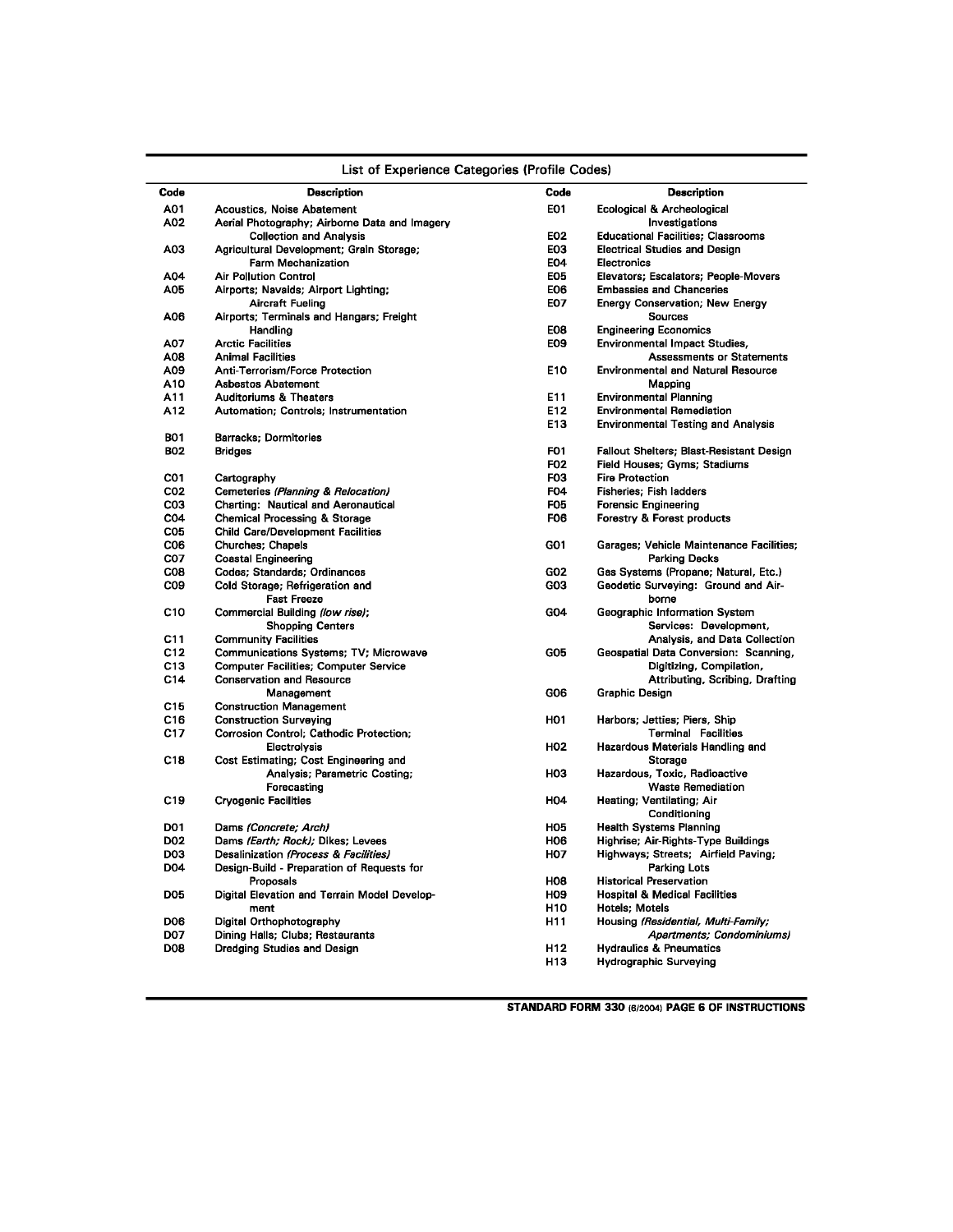| Code            | Description                                                               | Code                          | Description                                     |
|-----------------|---------------------------------------------------------------------------|-------------------------------|-------------------------------------------------|
| 101             | Industrial Buildings; Manufacturing                                       | PO <sub>9</sub>               | Product, Machine Equipment Design               |
|                 | <b>Plants</b>                                                             | P10                           | Pneumatic Structures, Air-Support               |
| 102             | <b>Industrial Processes; Quality</b>                                      |                               | <b>Buildings</b>                                |
|                 | Control                                                                   | P11                           | <b>Postal Facilities</b>                        |
| 103             | <b>Industrial Waste Treatment</b>                                         | P12                           | Power Generation, Transmission,                 |
| 104             | Intelligent Transportation Systems                                        |                               | Distribution                                    |
| 105             | Interior Design; Space Planning                                           | P13                           | <b>Public Safety Facilities</b>                 |
| 106             | Irrigation; Drainage                                                      |                               |                                                 |
|                 |                                                                           | RO1                           | Radar; Sonar; Radio & Radar                     |
| <b>JO1</b>      | Judicial and Courtroom Facilities                                         |                               | <b>Telescopes</b>                               |
|                 |                                                                           | <b>RO2</b>                    | Radio Frequency Systems &                       |
| L01             | Laboratories; Medical Research                                            |                               | Shieldings                                      |
|                 | <b>Facilities</b>                                                         | RO3                           | Railroad; Rapid Transit                         |
| LO <sub>2</sub> | Land Surveying                                                            | <b>RO4</b>                    | Recreation Facilities (Parks,                   |
| LO3             | Landscape Architecture                                                    |                               | Marinas, Etc.)                                  |
| LO4<br>LO5      | Libraries; Museums; Galleries                                             | <b>RO5</b><br>RO <sub>6</sub> | <b>Refrigeration Plants/Systems</b>             |
|                 | Lighting (Interior; Display; Theater,                                     |                               | Rehabilitation (Buildings; Structures;          |
| LO6             | Etc.)                                                                     | <b>RO7</b>                    | <b>Facilities</b> )                             |
|                 | Lighting (Exteriors; Streets;                                             | RO <sub>8</sub>               | <b>Remote Sensing</b>                           |
|                 | Memorials; Athletic Fields, Etc.)                                         | <b>RO9</b>                    | <b>Research Facilities</b>                      |
| MO1             |                                                                           | R <sub>10</sub>               | Resources Recovery; Recycling                   |
| <b>MO2</b>      | Mapping Location/Addressing Systems<br><b>Materials Handling Systems;</b> | <b>R11</b>                    | <b>Risk Analysis</b>                            |
|                 |                                                                           |                               | Rivers; Canals; Waterways; Flood<br>Control     |
| <b>MO3</b>      | <b>Conveyors; Sorters</b>                                                 | R12                           | Roofing                                         |
| MO4             | Metallurgy<br>Microclimatology; Tropical                                  |                               |                                                 |
|                 | Engineering                                                               | <b>SO1</b>                    | Safety Engineering; Accident                    |
| MO <sub>5</sub> |                                                                           |                               | <b>Studies; OSHA Studies</b>                    |
| MO6             | <b>Military Design Standards</b><br>Mining & Mineralogy                   | S02                           | Security Systems; Intruder & Smoke              |
| <b>MO7</b>      | Missile Facilities (Silos; Fuels;                                         |                               | Detection                                       |
|                 | Transport)                                                                | SO3                           | Seismic Designs & Studies                       |
| MO8             | Modular Systems Design;                                                   | S04                           | Sewage Collection, Treatment and                |
|                 | Pre-Fabricated Structures or                                              |                               | Disposal                                        |
|                 | Components                                                                | S05                           | Soils & Geologic Studies;                       |
|                 |                                                                           |                               | <b>Foundations</b>                              |
| <b>NO1</b>      | Naval Architecture; Off-Shore                                             | <b>SO6</b>                    | <b>Solar Energy Utilization</b>                 |
|                 | Platforms                                                                 | S07                           | Solid Wastes; Incineration; Landfill            |
| NO2             | <b>Navigation Structures; Locks</b>                                       | <b>SO8</b>                    | Special Environments; Clean Rooms,              |
| <b>NO3</b>      | Nuclear Facilities; Nuclear Shielding                                     |                               | Etc.                                            |
|                 |                                                                           | S09                           | Structural Design; Special                      |
| 001             | Office Buildings; Industrial Parks                                        |                               | <b>Structures</b>                               |
| 002             | Oceanographic Engineering                                                 | S <sub>10</sub>               | Surveying; Platting; Mapping; Flood             |
| ооз             | Ordnance; Munitions; Special                                              |                               | <b>Plain</b> Studies                            |
|                 | Weapons                                                                   | S <sub>11</sub>               | Sustainable Design                              |
|                 |                                                                           | S <sub>12</sub>               | <b>Swimming Pools</b>                           |
| PO <sub>1</sub> | Petroleum Exploration: Refining                                           | S <sub>13</sub>               | Storm Water Handling & Facilities               |
| PO <sub>2</sub> | Petroleum and Fuel (Storage and                                           |                               |                                                 |
|                 | Distribution)                                                             | T01                           | Telephone Systems (Rural; Mobile;               |
| PO3             | Photogrammetry                                                            |                               | Intercom, Etc.)                                 |
| PO <sub>4</sub> | Pipelines (Cross-Country - Liquid &                                       | TO2                           | <b>Testing &amp; Inspection Services</b>        |
|                 | Gas)                                                                      | T <sub>03</sub>               | <b>Traffic &amp; Transportation Engineering</b> |
| PO <sub>5</sub> | Planning (Community, Regional,                                            | T04                           | Topographic Surveying and Mapping               |
|                 |                                                                           | TO <sub>5</sub>               |                                                 |
|                 | Areawide and State)                                                       |                               | Towers (Self-Supporting & Guyed                 |
| PO6             | Planning (Site, Installation, and Project)                                |                               | Systems)                                        |
| PO <sub>7</sub> | Plumbing & Piping Design                                                  | <b>T06</b>                    | Tunnels & Subways                               |

STANDARD FORM 330 (6/2004) PAGE 7 OF INSTRUCTIONS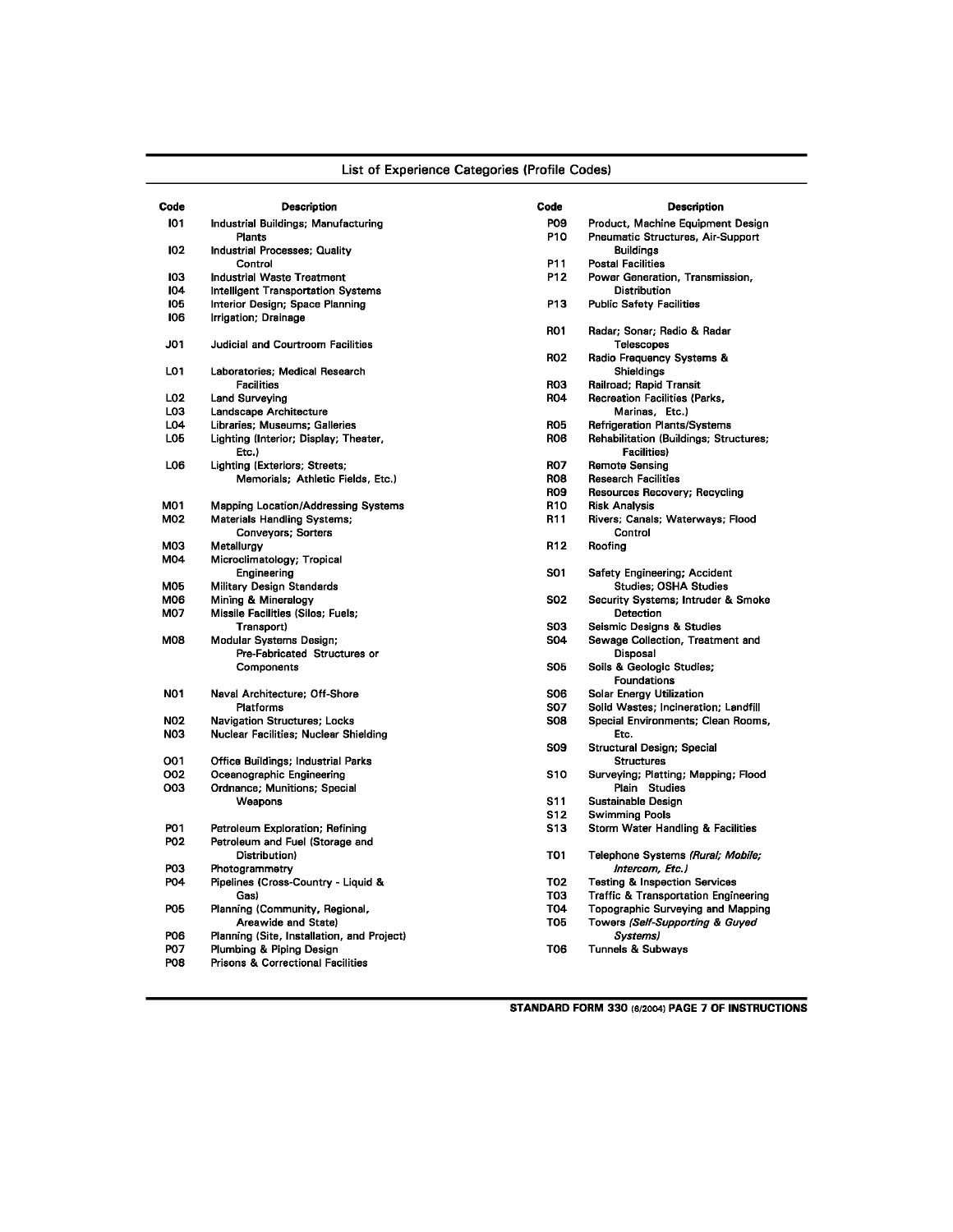| List of Experience Categories (Profile Codes) |                                                            |  |  |  |
|-----------------------------------------------|------------------------------------------------------------|--|--|--|
| Code                                          | <b>Description</b>                                         |  |  |  |
| UO1                                           | Unexploded Ordnance Remediation                            |  |  |  |
| <b>U02</b>                                    | Urban Renewals; Community<br>Development                   |  |  |  |
| U03                                           | Utilities (Gas and Steam)                                  |  |  |  |
| VO1.                                          | Value Analysis; Life-Cycle Costing                         |  |  |  |
| WO1                                           | Warehouses & Depots                                        |  |  |  |
| WO2                                           | Water Resources: Hydrology;<br>Ground Water                |  |  |  |
| WO3                                           | Water Supply; Treatment and<br><b>Distribution</b>         |  |  |  |
| WO4                                           | Wind Tunnels; Research/Testing<br><b>Facilities Design</b> |  |  |  |

**ZO1** Zoning; Land Use Studies

STANDARD FORM 330 (6/2004) PAGE 8 OF INSTRUCTIONS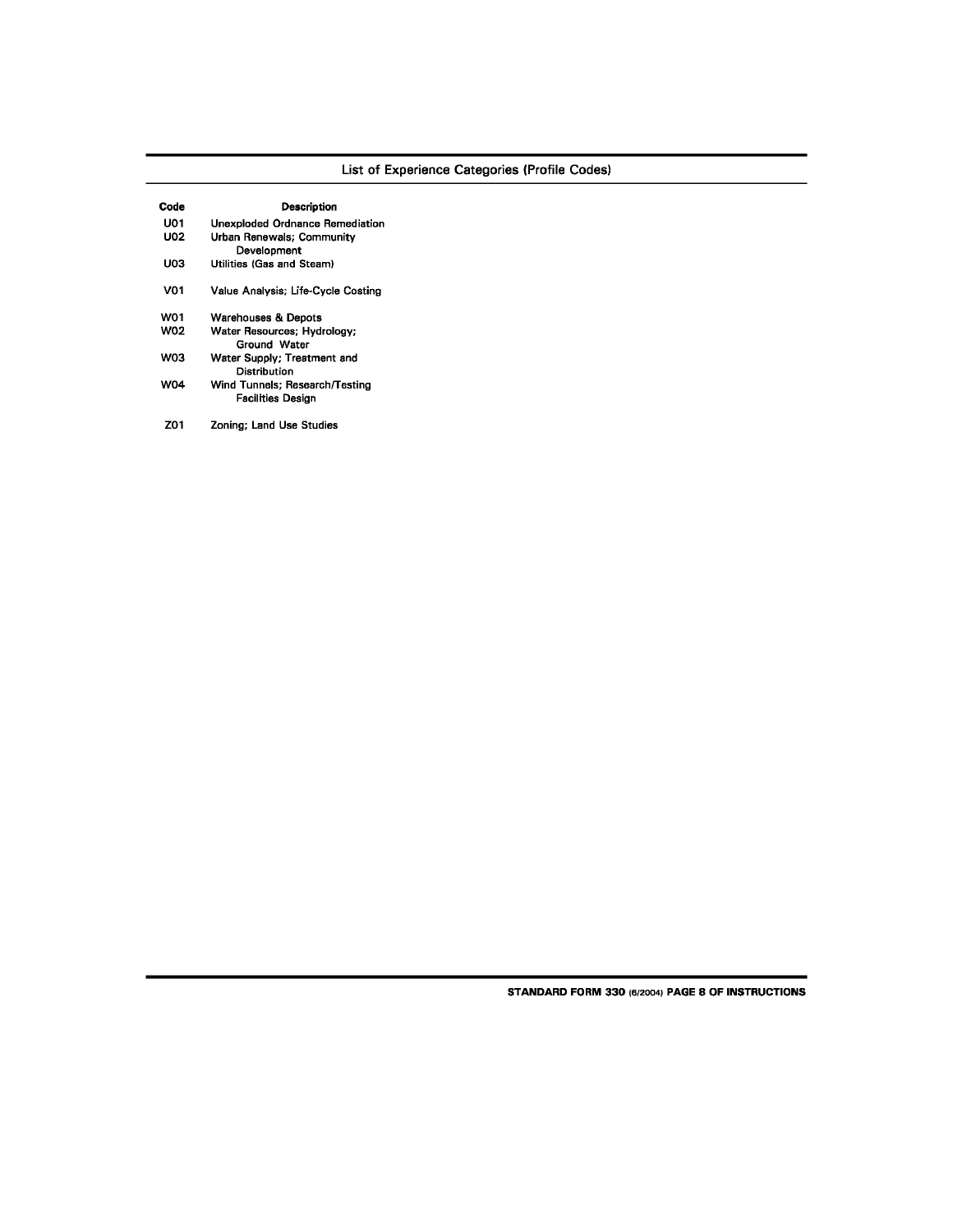| <b>ARCHITECT-ENGINEER QUALIFICATIONS</b> |                                         |                                                                                                                     |                      |                                                                                                                                                                             |                        | 1. SOLICITATION NUMBER (If any) |                       |                                                                                                                                                                                                     |                                            |
|------------------------------------------|-----------------------------------------|---------------------------------------------------------------------------------------------------------------------|----------------------|-----------------------------------------------------------------------------------------------------------------------------------------------------------------------------|------------------------|---------------------------------|-----------------------|-----------------------------------------------------------------------------------------------------------------------------------------------------------------------------------------------------|--------------------------------------------|
|                                          |                                         | (If a firm has branch offices, complete for each specific branch office seeking work.)                              |                      | <b>PART II - GENERAL QUALIFICATIONS</b>                                                                                                                                     |                        |                                 |                       |                                                                                                                                                                                                     |                                            |
|                                          | 2a. FIRM (OR BRANCH OFFICE) NAME        |                                                                                                                     |                      |                                                                                                                                                                             |                        |                                 |                       | 3. YEAR ESTABLISHED                                                                                                                                                                                 | 4. DUNS NUMBER                             |
| 2b. STREET                               |                                         |                                                                                                                     |                      |                                                                                                                                                                             |                        |                                 |                       | 5. OWNERSHIP                                                                                                                                                                                        |                                            |
| 2c. CITY                                 |                                         |                                                                                                                     |                      |                                                                                                                                                                             | 2d. STATE 2e. ZIP CODE |                                 | a. TYPE               |                                                                                                                                                                                                     |                                            |
|                                          |                                         |                                                                                                                     |                      |                                                                                                                                                                             |                        |                                 |                       | <b>b. SMALL BUSINESS STATUS</b>                                                                                                                                                                     |                                            |
|                                          | 6a. POINT OF CONTACT NAME AND TITLE     |                                                                                                                     |                      |                                                                                                                                                                             |                        |                                 |                       | 7. NAME OF FIRM (If block 2a is a branch office)                                                                                                                                                    |                                            |
|                                          | 6b. TELEPHONE NUMBER                    |                                                                                                                     | 6c. E-MAIL ADDRESS   |                                                                                                                                                                             |                        |                                 |                       |                                                                                                                                                                                                     |                                            |
|                                          |                                         | 8a, FORMER FIRM NAME(S) (If any)                                                                                    |                      |                                                                                                                                                                             |                        |                                 |                       | 8b, YR, ESTABLISHED                                                                                                                                                                                 | <b>8c. DUNS NUMBER</b>                     |
|                                          |                                         |                                                                                                                     |                      |                                                                                                                                                                             |                        |                                 |                       | 10. PROFILE OF FIRM'S EXPERIENCE AND                                                                                                                                                                |                                            |
|                                          |                                         | 9. EMPLOYEES BY DISCIPLINE                                                                                          |                      |                                                                                                                                                                             |                        |                                 |                       | ANNUAL AVERAGE REVENUE FOR LAST 5 YEARS                                                                                                                                                             |                                            |
| a. Function<br>Code                      |                                         | b. Discipline                                                                                                       | $(1)$ FIRM           | c. No. of Employees<br>(2) BRANCH                                                                                                                                           | a. Profile<br>Code     |                                 |                       | b. Experience                                                                                                                                                                                       | lc. Revenue Index<br>Number<br>(see below) |
|                                          |                                         |                                                                                                                     |                      |                                                                                                                                                                             |                        |                                 |                       |                                                                                                                                                                                                     |                                            |
|                                          |                                         |                                                                                                                     |                      |                                                                                                                                                                             |                        |                                 |                       |                                                                                                                                                                                                     |                                            |
|                                          |                                         |                                                                                                                     |                      |                                                                                                                                                                             |                        |                                 |                       |                                                                                                                                                                                                     |                                            |
|                                          |                                         |                                                                                                                     |                      |                                                                                                                                                                             |                        |                                 |                       |                                                                                                                                                                                                     |                                            |
|                                          |                                         |                                                                                                                     |                      |                                                                                                                                                                             |                        |                                 |                       |                                                                                                                                                                                                     |                                            |
|                                          |                                         |                                                                                                                     |                      |                                                                                                                                                                             |                        |                                 |                       |                                                                                                                                                                                                     |                                            |
|                                          |                                         |                                                                                                                     |                      |                                                                                                                                                                             |                        |                                 |                       |                                                                                                                                                                                                     |                                            |
|                                          |                                         |                                                                                                                     |                      |                                                                                                                                                                             |                        |                                 |                       |                                                                                                                                                                                                     |                                            |
|                                          |                                         |                                                                                                                     |                      |                                                                                                                                                                             |                        |                                 |                       |                                                                                                                                                                                                     |                                            |
|                                          |                                         |                                                                                                                     |                      |                                                                                                                                                                             |                        |                                 |                       |                                                                                                                                                                                                     |                                            |
|                                          |                                         |                                                                                                                     |                      |                                                                                                                                                                             |                        |                                 |                       |                                                                                                                                                                                                     |                                            |
|                                          |                                         |                                                                                                                     |                      |                                                                                                                                                                             |                        |                                 |                       |                                                                                                                                                                                                     |                                            |
|                                          |                                         |                                                                                                                     |                      |                                                                                                                                                                             |                        |                                 |                       |                                                                                                                                                                                                     |                                            |
|                                          |                                         |                                                                                                                     |                      |                                                                                                                                                                             |                        |                                 |                       |                                                                                                                                                                                                     |                                            |
|                                          | <b>Other Employees</b>                  | Total                                                                                                               |                      |                                                                                                                                                                             |                        |                                 |                       |                                                                                                                                                                                                     |                                            |
| a. Federal Work<br>c. Total Work         | FOR LAST 3 YEARS<br>b. Non-Federal Work | <b>11. ANNUAL AVERAGE PROFESSIONAL</b><br>SERVICES REVENUES OF FIRM<br>(Insert revenue index number shown at right) | 2.<br>З.<br>4.<br>5. | 1. Less than \$100,000<br>\$100,00 to less than \$250,000<br>\$250,000 to less than \$500,000<br>\$500,000 to less than \$1 million<br>\$1 million to less than \$2 million |                        |                                 | 7.<br>8.<br>9.<br>10. | PROFESSIONAL SERVICES REVENUE INDEX NUMBER<br>6. \$2 million to less than \$5 million<br>\$5 million to less than \$10 million<br>\$25 million to less than \$50 million<br>\$50 million or greater | \$10 million to less than \$25 million     |
|                                          |                                         |                                                                                                                     |                      | <b>12. AUTHORIZED REPRESENTATIVE</b>                                                                                                                                        |                        |                                 |                       |                                                                                                                                                                                                     |                                            |
| a. SIGNATURE                             |                                         |                                                                                                                     |                      | The foregoing is a statement of facts.                                                                                                                                      |                        |                                 |                       | b. DATE                                                                                                                                                                                             |                                            |
|                                          |                                         |                                                                                                                     |                      |                                                                                                                                                                             |                        |                                 |                       |                                                                                                                                                                                                     |                                            |
| c. NAME AND TITLE                        |                                         |                                                                                                                     |                      |                                                                                                                                                                             |                        |                                 |                       |                                                                                                                                                                                                     |                                            |

AUTHORIZED FOR LOCAL REPRODUCTION

**STANDARD FORM 330 (6/2004) PAGE 6**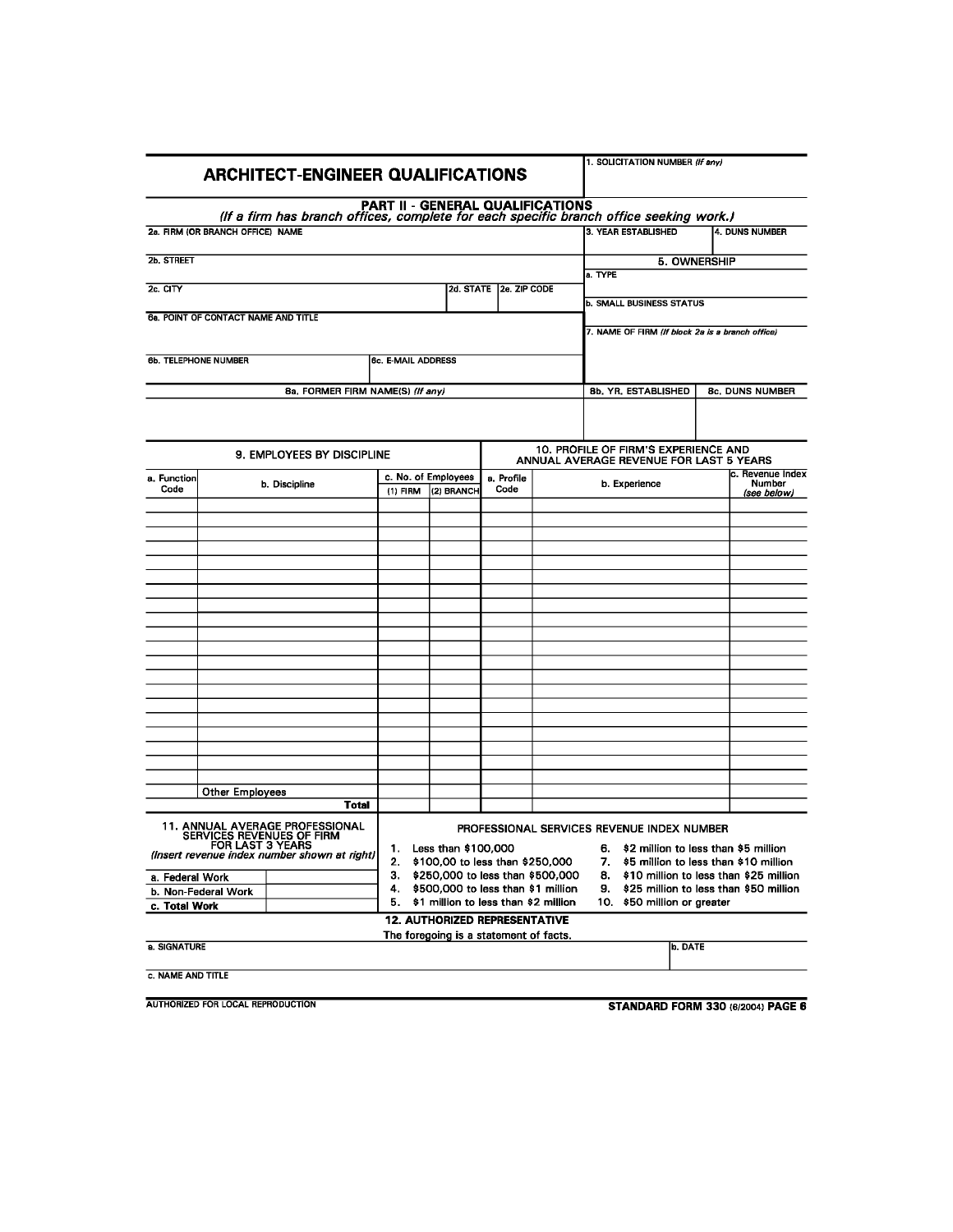#### **EXHIBIT D CONFLICT OF INTEREST DISCLOSURE FORM**

#### **Conflict of Interest Disclosure Form**

Note: A potential or actual conflict of interest exists when commitments and obligations are likely to be compromised by the nominator(s)'other material interests, or relationships (especially economic), particularly if those interests or commitments are not disclosed.

This Conflict of Interest Form should indicate whether the nominator(s) has an economic interest in, or acts as an officer or a director of, any outside entity whose financial interests would reasonably appear to be affected by the addition of the nominated condition to the newborn screening panel. The nominator(s) should also disclose any personal, business, or volunteer affiliations that may give rise to a real or apparent conflict of interest. Relevant Federally and organizationally established regulations and guidelines in financial conflicts must be abided by. Individuals with a conflict of interest should refrain from nominating a condition for screening.

Date:  $\Box$ 

Name: \_\_\_\_\_\_\_\_\_\_\_\_\_\_\_\_\_\_\_\_\_\_\_\_\_\_\_\_\_\_\_\_\_\_\_\_\_\_\_\_\_\_\_\_\_\_

Position: \_\_\_\_\_\_\_\_\_\_\_\_\_\_\_\_\_\_\_\_\_\_\_\_\_\_\_\_\_\_\_\_\_\_\_\_\_\_\_\_\_\_\_\_

Please describe below any relationships, transactions, positions you hold (volunteer or otherwise), or circumstances that you believe could contribute to a conflict of interest:

I have no conflict of interest to report.

\_\_\_\_\_ I have the following conflict of interest to report (please specify other nonprofit and for-profit boards you (and your spouse) sit on, any for-profit businesses for which you or an immediate family member are an officer or director, or a majority shareholder, and the name of your employer and any businesses you or a family member own:

1. \_\_\_\_\_\_\_\_\_\_\_\_\_\_\_\_\_\_\_\_\_\_\_\_\_\_\_\_\_\_\_\_\_\_\_\_\_\_\_\_\_\_\_\_\_\_\_\_\_\_\_\_\_\_\_\_\_\_\_\_\_\_\_\_\_\_\_\_\_\_\_\_\_\_\_\_\_\_\_\_\_\_\_ 2. 3.\_\_\_\_\_\_\_\_\_\_\_\_\_\_\_\_\_\_\_\_\_\_\_\_\_\_\_\_\_\_\_\_\_\_\_\_\_\_\_\_\_\_\_\_\_\_\_\_\_\_\_\_\_\_\_\_\_\_\_\_\_\_\_\_\_\_\_\_\_\_\_\_\_\_\_\_\_\_\_\_\_\_\_

I hereby certify that the information set forth above is true and complete to the best of my knowledge.

Signature: \_\_\_\_\_\_\_\_\_\_\_\_\_\_\_\_\_\_\_\_\_\_\_\_\_\_\_\_\_\_\_\_\_\_\_\_\_\_\_\_\_\_\_\_\_\_\_\_\_\_\_\_\_\_\_\_\_\_\_\_\_\_\_\_\_\_\_\_\_\_\_\_\_\_

Date: \_\_\_\_\_\_\_\_\_\_\_\_\_\_\_\_\_\_\_\_\_\_\_\_\_\_\_\_\_\_\_\_\_\_\_\_\_\_\_\_\_\_\_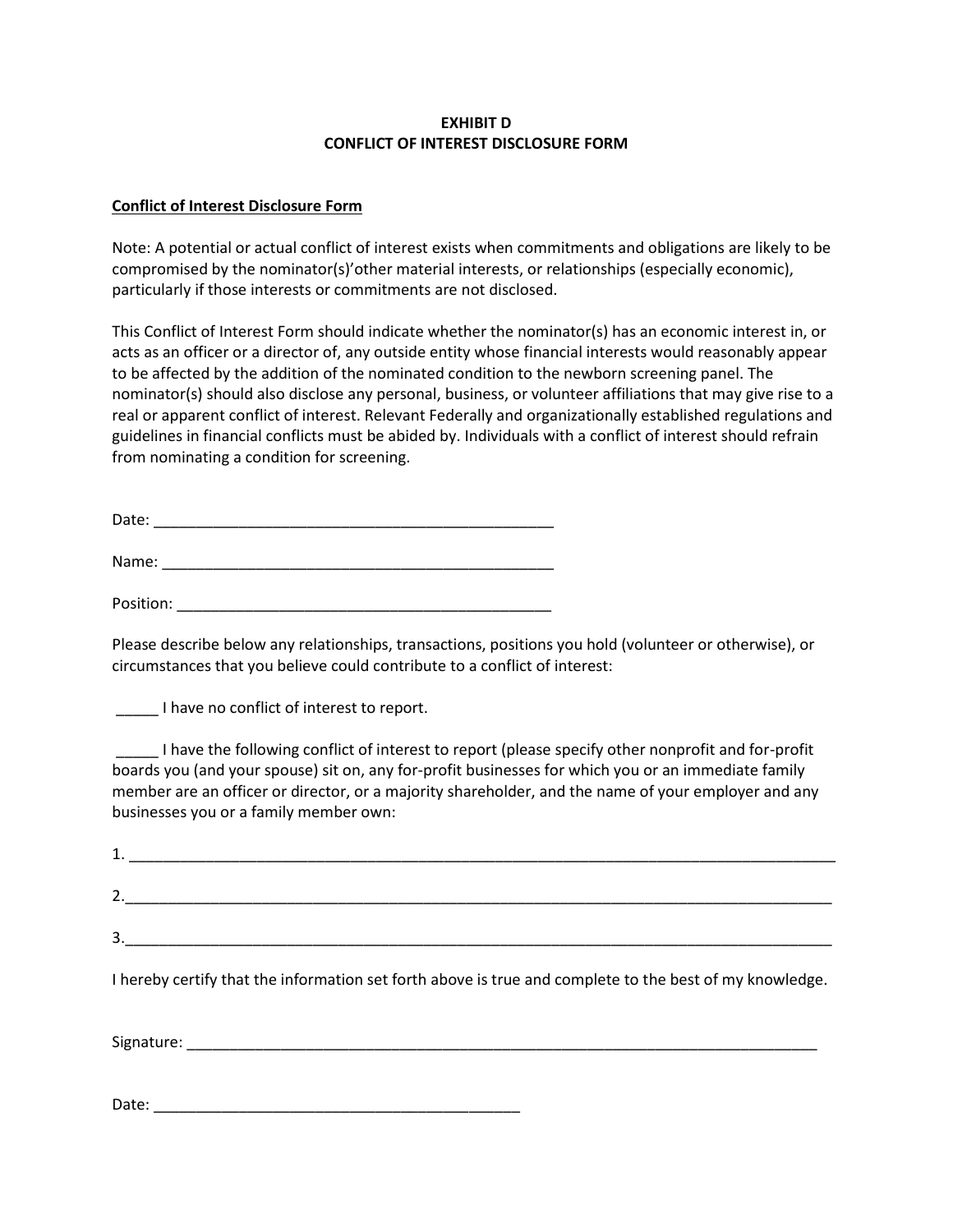#### **EXHIBIT E CERTIFICATION REGARDING LOBBYING**

The undersigned certifies, to the best of his or her knowledge and belief, that:

(1) No Federal appropriated funds have been paid or will be paid, by or on behalf of the undersigned, to any person for influencing or attempting to influence an officer or employee of any agency, a Member of Congress, an officer or employee of Congress, or an employee of a Member of Congress in connection with the awarding of any Federal grant, the making of any Federal loan, the entering into of any cooperative agreement, and the extension, continuation, renewal, amendment or modification of any Federal contract, grant, loan, or cooperative agreement.

(2) If any funds other than Federal appropriated funds have been paid or will be paid to any person for influencing or attempting to influence an officer or employee of any agency, a Member of Congress, an officer or employee of Congress, or an employee of a Member of Congress in connection with this Federal contract, grant, loan, or cooperative agreement, the undersigned shall complete and submit Standard Form-LLL, "Disclosure of Lobbying Activities," in accordance with its instructions.

(3) The undersigned shall require that the language of this certification be included in the award documents of all sub-awards at all tiers (including subcontracts, sub-grants, and contracts under grants, loans, and cooperative agreements) and that all sub-recipients shall certify and disclose accordingly.

This certification is a material representation of fact upon which reliance was placed when this transaction was made or entered into. Submission of this certification is a prerequisite for making or entering into this transaction imposed by section 1352, title 31, United States Code. Any person who fails to file the required certification shall be subject to a civil penalty of not less than \$10,000 and not more than \$100,000 for each such failure.

| DATE: __________________________ |  |
|----------------------------------|--|
|                                  |  |

**Approved by OMB 0348-0046**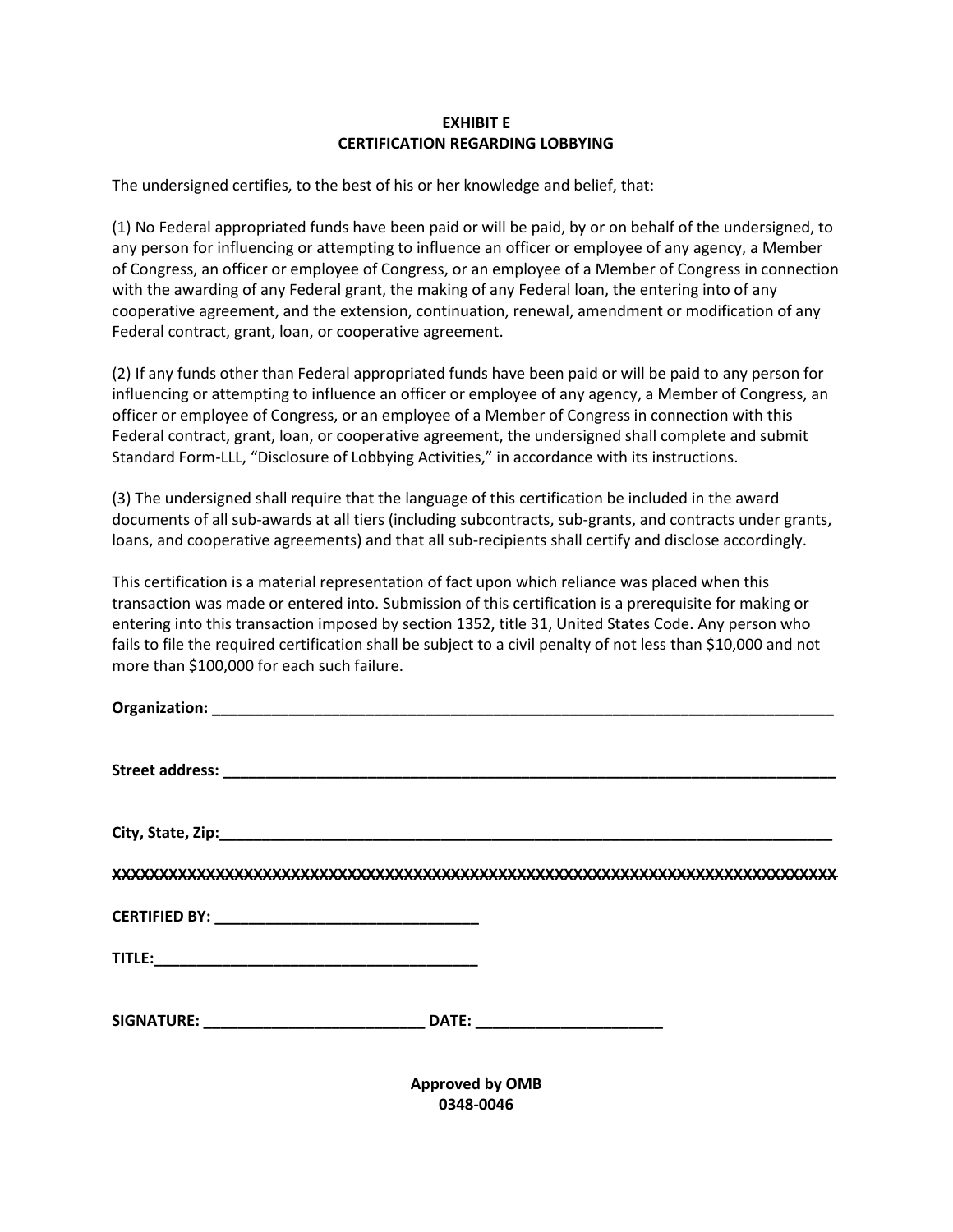# **EXHIBIT F CERTIFICATION REGARDING LOBBYING**

| <b>DISCLOSURE OF LOBBYING ACTIVITIES</b>                                                                                                                                                                                                                                                                                                                                                                                                                                                                                                                                      |                                              | Approved by OMB                                                                                                                                                                                                                                                                                                                                      |
|-------------------------------------------------------------------------------------------------------------------------------------------------------------------------------------------------------------------------------------------------------------------------------------------------------------------------------------------------------------------------------------------------------------------------------------------------------------------------------------------------------------------------------------------------------------------------------|----------------------------------------------|------------------------------------------------------------------------------------------------------------------------------------------------------------------------------------------------------------------------------------------------------------------------------------------------------------------------------------------------------|
| Complete this form to disclose lobbying activities pursuant to 31 U.S.C. 1352<br>(See reverse for public burden disclosure.)                                                                                                                                                                                                                                                                                                                                                                                                                                                  |                                              | 0348-0046                                                                                                                                                                                                                                                                                                                                            |
| 1. Type of Federal Action:<br>2. Status of Federal Action:<br>a. contract<br>b. grant<br>c. cooperative agreement<br>c. post-award<br>d. loan<br>e. loan guarantee<br>f. loan insurance                                                                                                                                                                                                                                                                                                                                                                                       | a. bid/offer/application<br>b. initial award | 3. Report Type:<br>a. initial filing<br>b. material change<br>For Material Change Only:<br>year <b>year year guarter guarter guarter guarter guarter guarter guarter guarter guarter guarter guarter guarter guarter guarter guarter guarter guarter guarter guarter guarter guarter guarter guarter guarter guarter guar</b><br>date of last report |
| 4. Name and Address of Reporting Entity:<br>Subawardee<br>H<br>Prime<br>Tier f <i>known</i> :<br>Congressional District, if known: 4c                                                                                                                                                                                                                                                                                                                                                                                                                                         | and Address of Prime:                        | 5. If Reporting Entity in No. 4 is a Subawardee, Enter Name<br>Congressional District, if known:                                                                                                                                                                                                                                                     |
| 6. Federal Department/Agency:                                                                                                                                                                                                                                                                                                                                                                                                                                                                                                                                                 |                                              | 7. Federal Program Name/Description:<br>CFDA Number, if applicable:                                                                                                                                                                                                                                                                                  |
| 8. Federal Action Number, if known:                                                                                                                                                                                                                                                                                                                                                                                                                                                                                                                                           | 9. Award Amount, if known:<br>\$             |                                                                                                                                                                                                                                                                                                                                                      |
| 10. a. Name and Address of Lobbying Registrant<br>(if individual, last name, first name, MI):                                                                                                                                                                                                                                                                                                                                                                                                                                                                                 | different from No. 10a)                      | b. Individuals Performing Services (including address if<br>(last name, first name, MI):                                                                                                                                                                                                                                                             |
| Information requested through this form is authorized by title 31 U.S.C. section<br>1352. This disclosure of lobbying activities is a material representation of fact<br>upon which reliance was placed by the fier above when this transaction was made<br>or entered into. This disclosure is required pursuant to 31 U.S.C. 1352. This<br>information will be available for public inspection. Any person who fails to file the<br>required disclosure shall be subject to a civil penalty of not less than \$10,000 and<br>not more than \$100,000 for each such failure. |                                              | Print Name: Name: New York Street, New York Street, New York Street, New York Street, New York Street, New York<br>Date: <b>Date:</b>                                                                                                                                                                                                                |
| <b>Federal Use Only:</b>                                                                                                                                                                                                                                                                                                                                                                                                                                                                                                                                                      |                                              | Authorized for Local Reproduction<br>Standard Form LLL (Rev. 7-97)                                                                                                                                                                                                                                                                                   |

PRINT